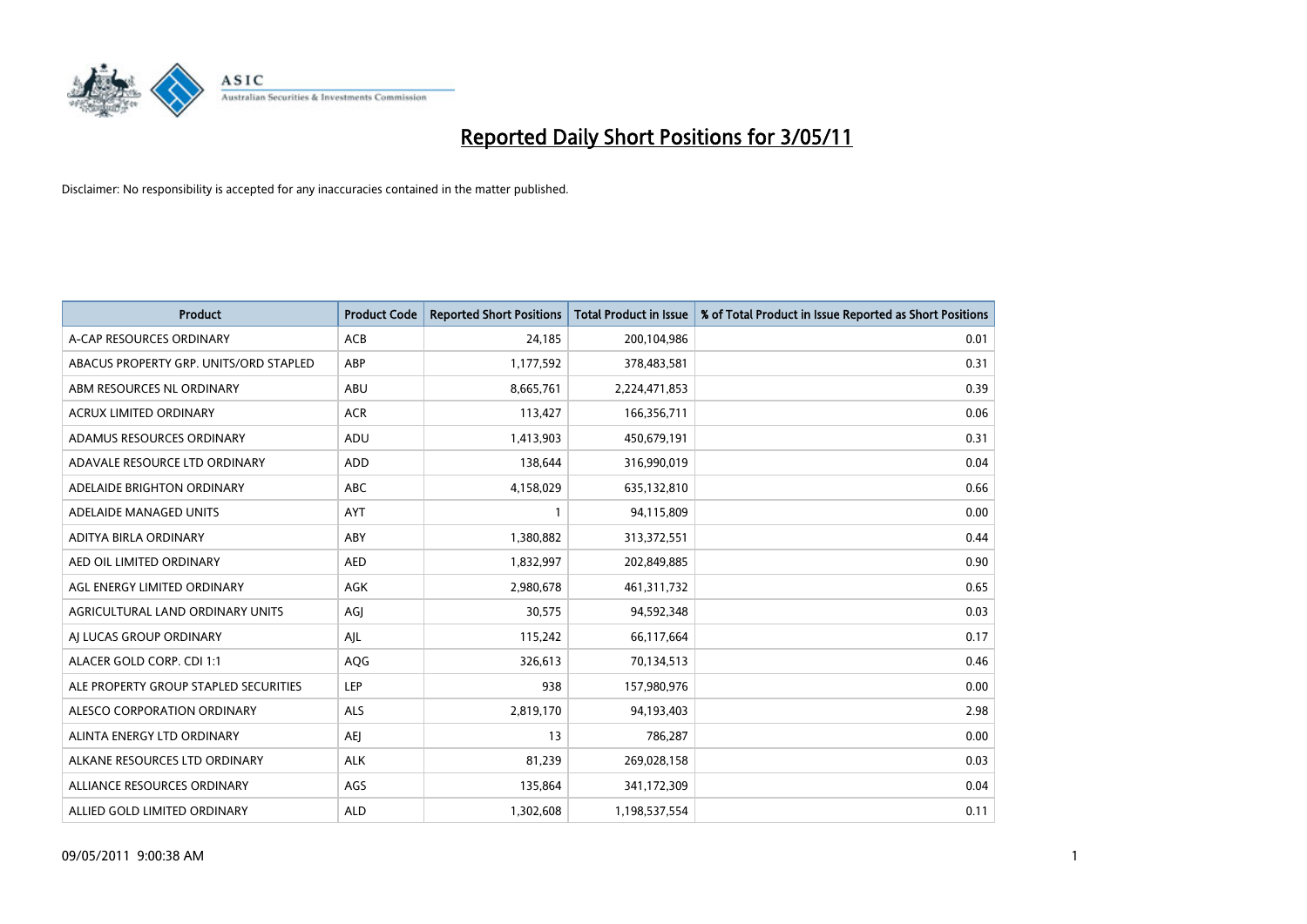

| <b>Product</b>                          | <b>Product Code</b> | <b>Reported Short Positions</b> | <b>Total Product in Issue</b> | % of Total Product in Issue Reported as Short Positions |
|-----------------------------------------|---------------------|---------------------------------|-------------------------------|---------------------------------------------------------|
| ALTONA MINING LTD ORDINARY              | <b>AOH</b>          | 500,000                         | 472,133,029                   | 0.11                                                    |
| ALUMINA LIMITED ORDINARY                | <b>AWC</b>          | 19,179,907                      | 2,440,196,187                 | 0.78                                                    |
| AMADEUS ENERGY ORDINARY                 | AMU                 | 454,000                         | 300,288,855                   | 0.15                                                    |
| AMALGAMATED HOLDINGS ORDINARY           | AHD                 | 15,387                          | 157,458,568                   | 0.01                                                    |
| AMCOR LIMITED ORDINARY                  | <b>AMC</b>          | 10,190,180                      | 1,227,383,880                 | 0.80                                                    |
| AMP LIMITED ORDINARY                    | AMP                 | 9,272,854                       | 2,789,686,764                 | 0.31                                                    |
| AMPELLA MINING ORDINARY                 | <b>AMX</b>          | 421,961                         | 203,285,108                   | 0.20                                                    |
| ANGLOGOLD ASHANTI CDI 5:1               | AGG                 |                                 | 89,207,765                    | 0.00                                                    |
| ANSELL LIMITED ORDINARY                 | <b>ANN</b>          | 4,069,177                       | 133,011,550                   | 3.07                                                    |
| ANTARES ENERGY LTD ORDINARY             | <b>AZZ</b>          | 101,632                         | 275,500,000                   | 0.04                                                    |
| ANZ BANKING GRP LTD ORDINARY            | ANZ                 | 7,735,584                       | 2,596,524,283                 | 0.29                                                    |
| APA GROUP STAPLED SECURITIES            | <b>APA</b>          | 6,169,487                       | 556,193,951                   | 1.09                                                    |
| APEX MINERALS NL ORDINARY               | <b>AXM</b>          | 885,146                         | 5,550,243,713                 | 0.02                                                    |
| APN EUROPEAN RETAIL UNITS STAPLED SEC.  | <b>AEZ</b>          | 11,832                          | 544,910,660                   | 0.00                                                    |
| APN NEWS & MEDIA ORDINARY               | <b>APN</b>          | 21,010,455                      | 618,568,292                   | 3.39                                                    |
| AQUARIUS PLATINUM. ORDINARY             | <b>AOP</b>          | 3,216,437                       | 470,070,802                   | 0.68                                                    |
| AQUILA RESOURCES ORDINARY               | <b>AQA</b>          | 3,990,187                       | 374,323,124                   | 1.09                                                    |
| ARAFURA RESOURCE LTD ORDINARY           | ARU                 | 5,278,386                       | 367,980,342                   | 1.44                                                    |
| ARB CORPORATION ORDINARY                | ARP                 | 10,820                          | 72,481,302                    | 0.01                                                    |
| ARDENT LEISURE GROUP STAPLED SECURITIES | AAD                 | 329.344                         | 318,147,978                   | 0.09                                                    |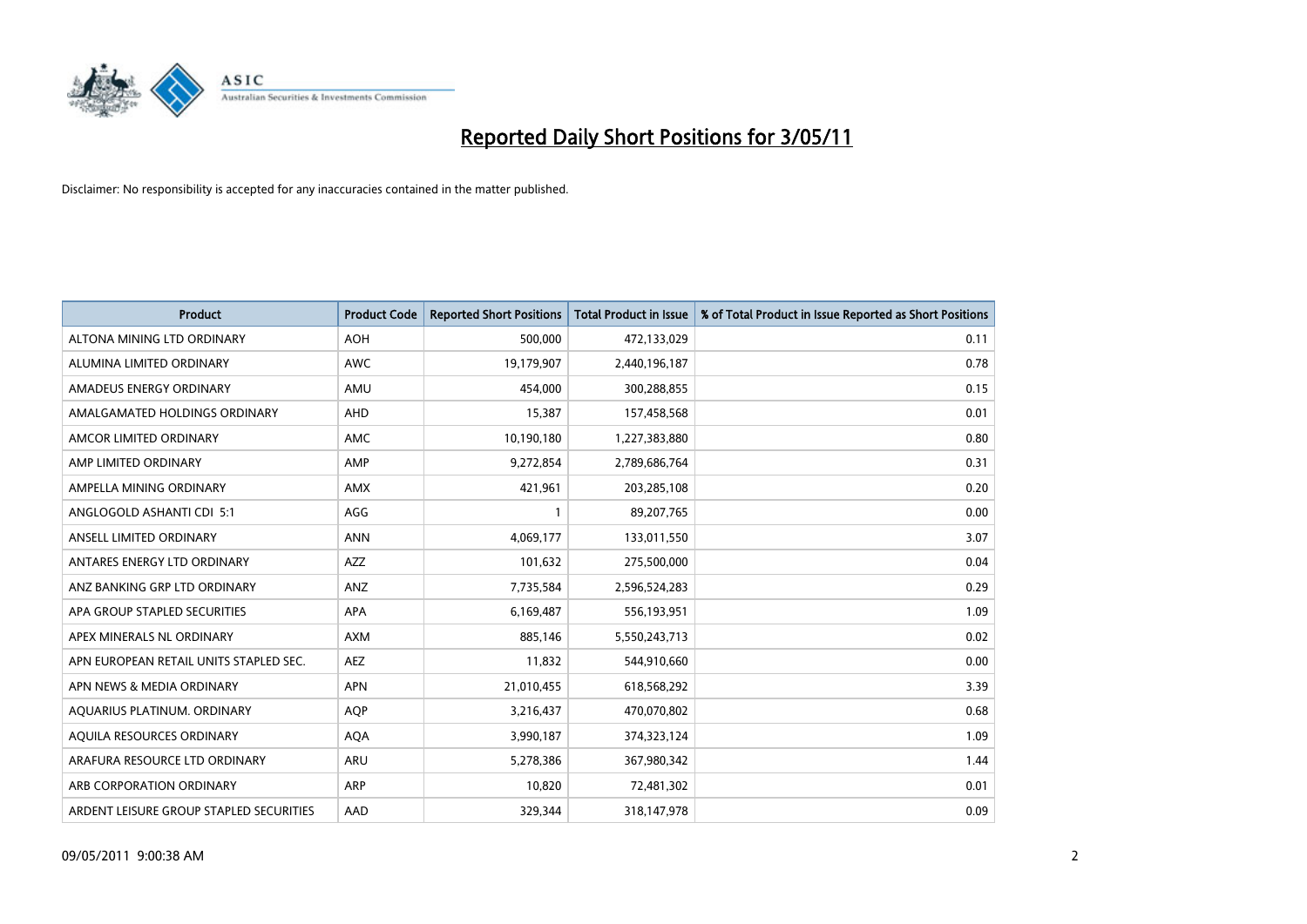

| <b>Product</b>                          | <b>Product Code</b> | <b>Reported Short Positions</b> | Total Product in Issue | % of Total Product in Issue Reported as Short Positions |
|-----------------------------------------|---------------------|---------------------------------|------------------------|---------------------------------------------------------|
| ARISTOCRAT LEISURE ORDINARY             | ALL                 | 33,977,685                      | 536,480,307            | 6.33                                                    |
| ASCIANO LIMITED ORDINARY                | <b>AIO</b>          | 17,831,577                      | 2,926,103,883          | 0.61                                                    |
| ASG GROUP LIMITED ORDINARY              | <b>ASZ</b>          | 68,401                          | 169,117,796            | 0.04                                                    |
| ASPEN GROUP ORD/UNITS STAPLED           | APZ                 | 1,068,637                       | 592,674,670            | 0.17                                                    |
| ASPIRE MINING LTD ORDINARY              | <b>AKM</b>          | 58,861                          | 535,971,483            | 0.01                                                    |
| <b>ASTON RES LTD ORDINARY</b>           | <b>AZT</b>          | 136,447                         | 204,527,604            | 0.06                                                    |
| ASTRO JAP PROP GROUP STAPLED SECURITIES | AJA                 | 23,483                          | 58,445,002             | 0.05                                                    |
| ASX LIMITED ORDINARY                    | ASX                 | 929,681                         | 175,136,729            | 0.53                                                    |
| ATLANTIC LIMITED ORDINARY               | ATI                 | 528,093                         | 113,159,279            | 0.47                                                    |
| ATLAS IRON LIMITED ORDINARY             | <b>AGO</b>          | 1,749,774                       | 823,820,142            | 0.19                                                    |
| AURORA MINERALS LTD ORDINARY            | <b>ARM</b>          | 451                             | 104,167,499            | 0.00                                                    |
| AURORA OIL & GAS ORDINARY               | <b>AUT</b>          | 4,042,149                       | 403,687,342            | 0.99                                                    |
| AUSDRILL LIMITED ORDINARY               | <b>ASL</b>          | 368,194                         | 300,677,909            | 0.11                                                    |
| AUSENCO LIMITED ORDINARY                | AAX                 | 3,228,679                       | 122,987,022            | 2.61                                                    |
| <b>AUSTAL LIMITED ORDINARY</b>          | ASB                 | 166,117                         | 188,069,638            | 0.08                                                    |
| <b>AUSTAR UNITED ORDINARY</b>           | <b>AUN</b>          | 2,164,390                       | 1,271,389,658          | 0.15                                                    |
| AUSTBROKERS HOLDINGS ORDINARY           | <b>AUB</b>          | $\overline{2}$                  | 54,339,433             | 0.00                                                    |
| AUSTEREO GROUP LTD. ORDINARY            | <b>AEO</b>          | 1,641,037                       | 344,783,708            | 0.48                                                    |
| AUSTIN ENGINEERING ORDINARY             | ANG                 | 9,469                           | 71,714,403             | 0.01                                                    |
| <b>AUSTRALAND ASSETS ASSETS</b>         | AAZPB               | 1,168                           | 2,750,000              | 0.04                                                    |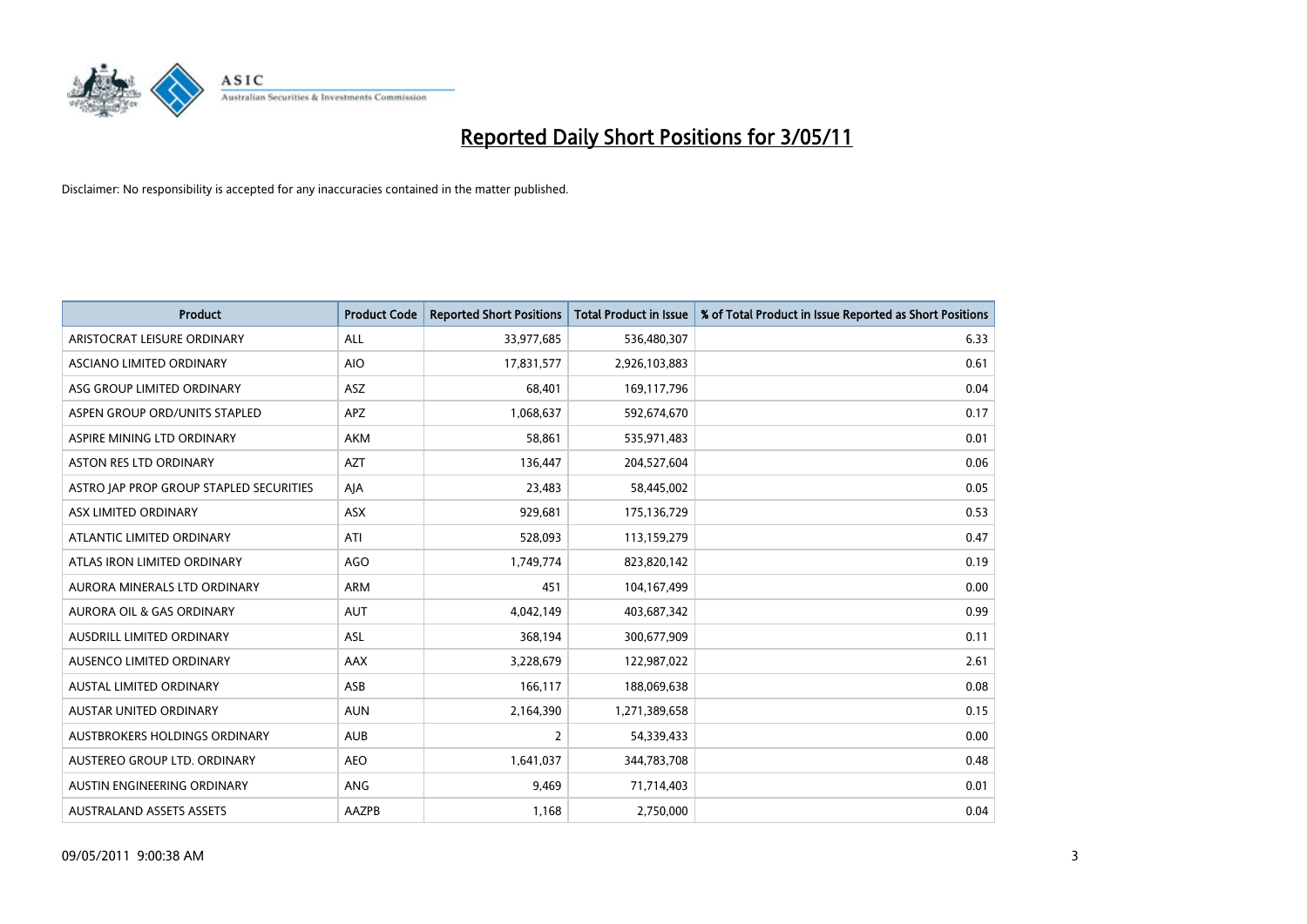

| <b>Product</b>                       | <b>Product Code</b> | <b>Reported Short Positions</b> | Total Product in Issue | % of Total Product in Issue Reported as Short Positions |
|--------------------------------------|---------------------|---------------------------------|------------------------|---------------------------------------------------------|
| AUSTRALAND PROPERTY STAPLED SECURITY | <b>ALZ</b>          | 809,024                         | 576,846,597            | 0.13                                                    |
| AUSTRALIAN AGRICULT, ORDINARY        | AAC                 | 4,439,000                       | 264,264,459            | 1.66                                                    |
| <b>AUSTRALIAN EDUCATION UNITS</b>    | <b>AEU</b>          | 625,000                         | 175,465,397            | 0.36                                                    |
| AUSTRALIAN INFRASTR. UNITS/ORDINARY  | <b>AIX</b>          | 803,963                         | 620,733,944            | 0.11                                                    |
| AUSTRALIAN MINES LTD ORDINARY        | <b>AUZ</b>          | 1,400,000                       | 576,910,315            | 0.24                                                    |
| AUSTRALIAN PHARM, ORDINARY           | API                 | 767,833                         | 488,115,883            | 0.15                                                    |
| AUTOMOTIVE HOLDINGS ORDINARY         | <b>AHE</b>          | 155,690                         | 226,387,577            | 0.07                                                    |
| AVEXA LIMITED ORDINARY               | <b>AVX</b>          | 243,657                         | 847,688,779            | 0.03                                                    |
| AWE LIMITED ORDINARY                 | <b>AWE</b>          | 1,707,504                       | 521,871,941            | 0.33                                                    |
| AZUMAH RESOURCES ORDINARY            | <b>AZM</b>          | 172,928                         | 275,196,055            | 0.06                                                    |
| <b>BANDANNA ENERGY ORDINARY</b>      | <b>BND</b>          | 116,694                         | 426,515,482            | 0.02                                                    |
| BANK OF QUEENSLAND. ORDINARY         | <b>BOO</b>          | 3,174,798                       | 222,072,957            | 1.41                                                    |
| <b>BANNERMAN RESOURCES ORDINARY</b>  | <b>BMN</b>          | 179,715                         | 234,435,934            | 0.07                                                    |
| <b>BATHURST RESOURCES ORDINARY</b>   | <b>BTU</b>          | 4,448,538                       | 613,741,330            | 0.72                                                    |
| <b>BAUXITE RESOURCE LTD ORDINARY</b> | <b>BAU</b>          | 109,797                         | 235,379,896            | 0.05                                                    |
| <b>BC IRON LIMITED ORDINARY</b>      | <b>BCI</b>          | 27,187                          | 94,361,000             | 0.03                                                    |
| BEACH ENERGY LIMITED ORDINARY        | <b>BPT</b>          | 1,920,859                       | 1,102,788,311          | 0.15                                                    |
| BEADELL RESOURCE LTD ORDINARY        | <b>BDR</b>          | 962,098                         | 622,147,828            | 0.14                                                    |
| BENDIGO AND ADELAIDE ORDINARY        | <b>BEN</b>          | 5,532,913                       | 360,048,771            | 1.54                                                    |
| BERKELEY RESOURCES ORDINARY          | <b>BKY</b>          | 391,122                         | 174.298.273            | 0.21                                                    |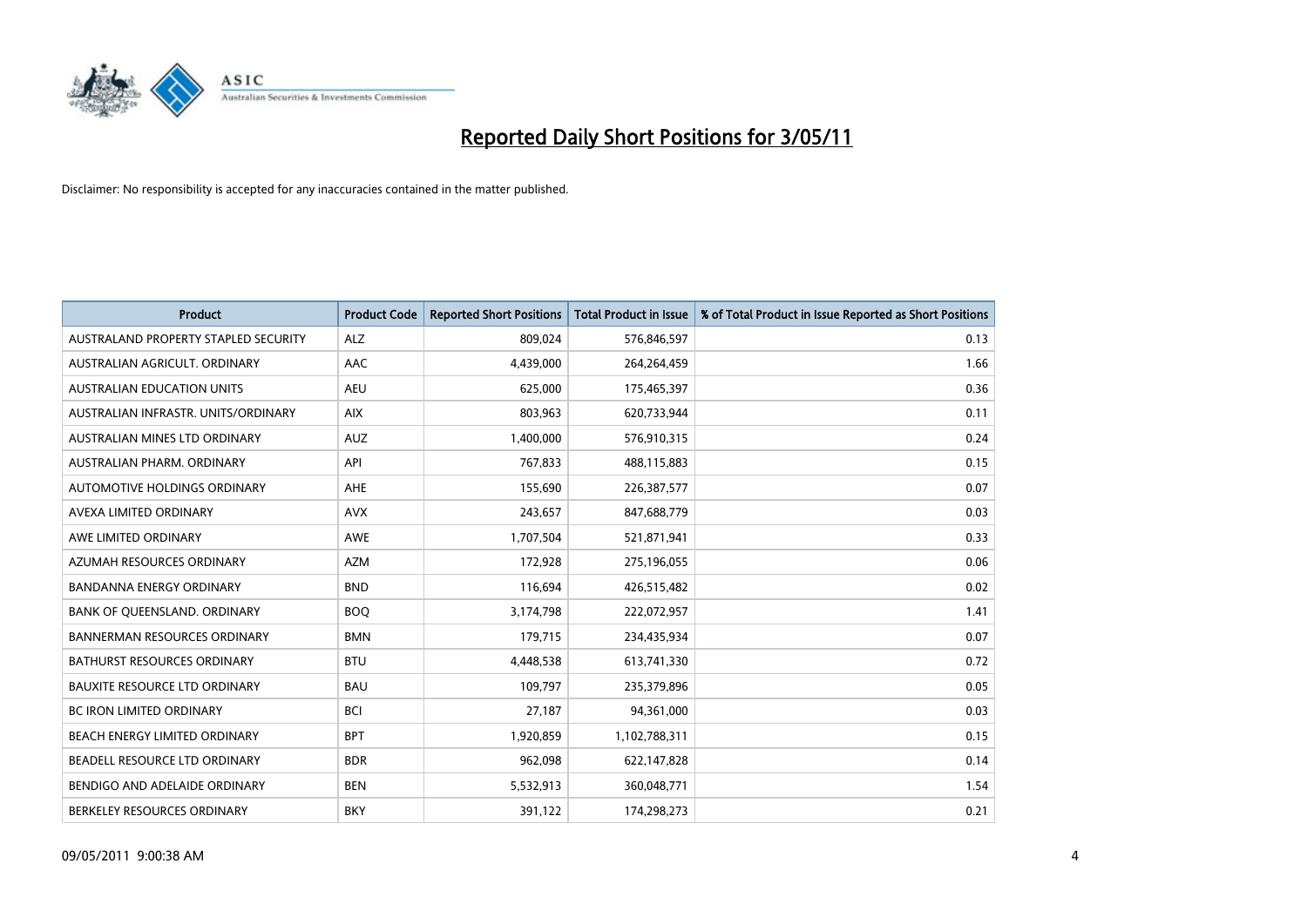

| <b>Product</b>                       | <b>Product Code</b> | <b>Reported Short Positions</b> | <b>Total Product in Issue</b> | % of Total Product in Issue Reported as Short Positions |
|--------------------------------------|---------------------|---------------------------------|-------------------------------|---------------------------------------------------------|
| BETASHARES ASX FIN ETF UNITS         | <b>OFN</b>          | 28,500                          | 4,509,251                     | 0.63                                                    |
| BETASHARES ASX RES ETF UNITS         | <b>ORE</b>          | 198,220                         | 4,519,432                     | 4.39                                                    |
| <b>BHP BILLITON LIMITED ORDINARY</b> | <b>BHP</b>          | 41,210,854                      | 3,209,181,688                 | 1.25                                                    |
| <b>BILLABONG ORDINARY</b>            | <b>BBG</b>          | 14,544,620                      | 254,037,587                   | 5.70                                                    |
| <b>BIOTA HOLDINGS ORDINARY</b>       | <b>BTA</b>          | 2,058,061                       | 181,417,556                   | 1.13                                                    |
| <b>BISALLOY STEEL ORDINARY</b>       | <b>BIS</b>          | 84.480                          | 216,455,965                   | 0.04                                                    |
| BKI INVESTMENT LTD ORDINARY          | <b>BKI</b>          | 508                             | 422,863,407                   | 0.00                                                    |
| <b>BLACKTHORN RESOURCES ORDINARY</b> | <b>BTR</b>          | 35,848                          | 106,885,300                   | 0.03                                                    |
| <b>BLUESCOPE STEEL LTD ORDINARY</b>  | <b>BSL</b>          | 44,813,589                      | 1,842,207,385                 | 2.43                                                    |
| <b>BOART LONGYEAR ORDINARY</b>       | <b>BLY</b>          | 6,048,304                       | 461, 163, 412                 | 1.31                                                    |
| <b>BOOM LOGISTICS ORDINARY</b>       | <b>BOL</b>          | 337,999                         | 461,500,712                   | 0.07                                                    |
| BORAL LIMITED, ORDINARY              | <b>BLD</b>          | 29,271,508                      | 729,925,990                   | 4.00                                                    |
| BOTSWANA METALS LTD ORDINARY         | <b>BML</b>          | 7,000                           | 143,717,013                   | 0.00                                                    |
| <b>BOW ENERGY LIMITED ORDINARY</b>   | <b>BOW</b>          | 3,543,990                       | 349,417,229                   | 1.00                                                    |
| <b>BRADKEN LIMITED ORDINARY</b>      | <b>BKN</b>          | 1,537,619                       | 142,829,226                   | 1.07                                                    |
| <b>BRAMBLES LIMITED ORDINARY</b>     | <b>BXB</b>          | 11,789,391                      | 1,479,190,996                 | 0.78                                                    |
| BREVILLE GROUP LTD ORDINARY          | <b>BRG</b>          | 2,794                           | 129,995,322                   | 0.00                                                    |
| <b>BRICKWORKS LIMITED ORDINARY</b>   | <b>BKW</b>          | 20,949                          | 147,567,333                   | 0.02                                                    |
| <b>BROCKMAN RESOURCES ORDINARY</b>   | <b>BRM</b>          | 66,990                          | 144,803,151                   | 0.04                                                    |
| BT INVESTMENT MNGMNT ORDINARY        | <b>BTT</b>          | 554,785                         | 160,000,000                   | 0.35                                                    |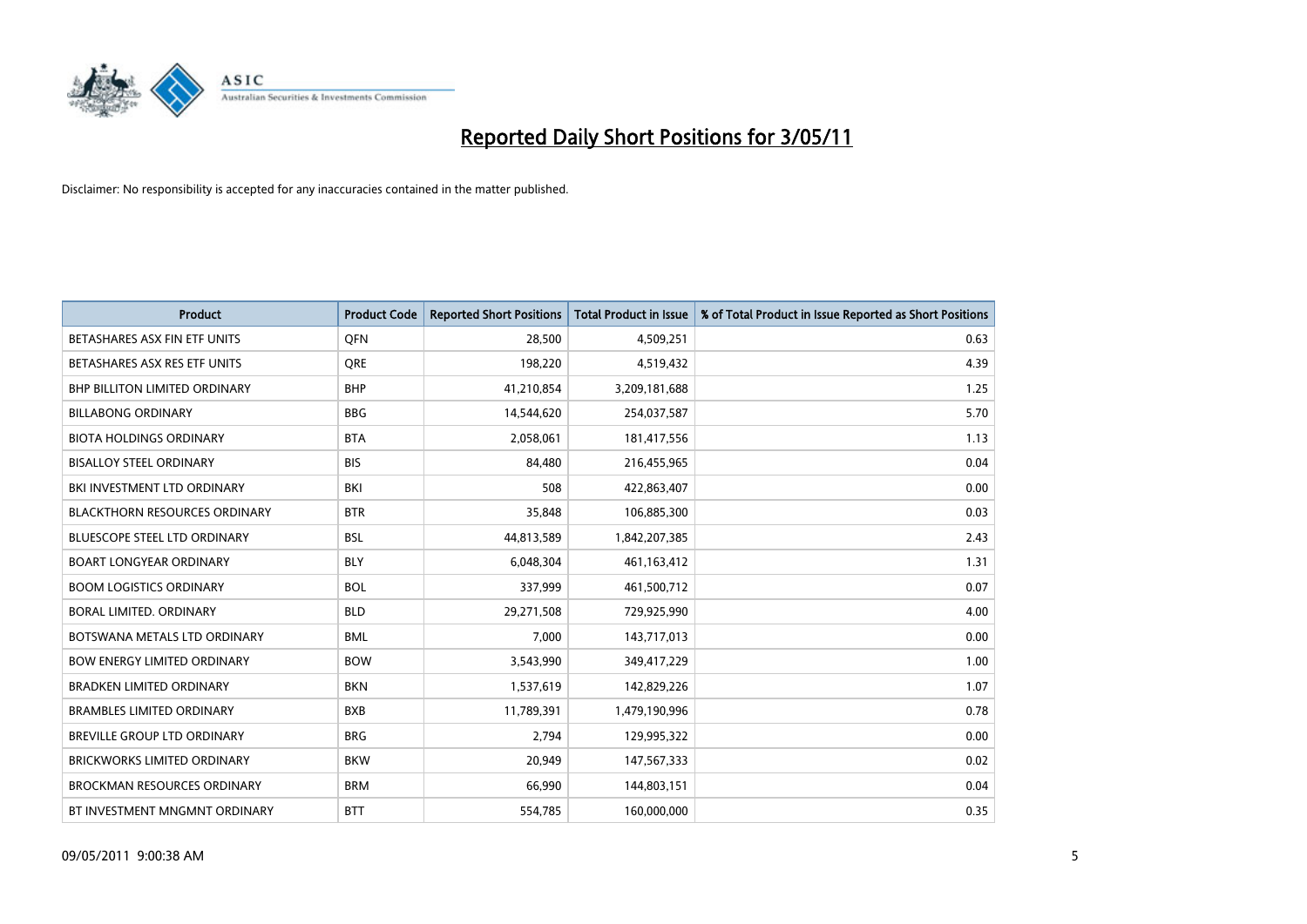

| <b>Product</b>                        | <b>Product Code</b> | <b>Reported Short Positions</b> | <b>Total Product in Issue</b> | % of Total Product in Issue Reported as Short Positions |
|---------------------------------------|---------------------|---------------------------------|-------------------------------|---------------------------------------------------------|
| <b>BURU ENERGY ORDINARY</b>           | <b>BRU</b>          | 7,033,251                       | 182,780,549                   | 3.85                                                    |
| <b>BWP TRUST ORDINARY UNITS</b>       | <b>BWP</b>          | 656,564                         | 520,012,793                   | 0.12                                                    |
| CABCHARGE AUSTRALIA ORDINARY          | CAB                 | 1,133,063                       | 120,437,014                   | 0.95                                                    |
| CALTEX AUSTRALIA ORDINARY             | <b>CTX</b>          | 6,261,153                       | 270,000,000                   | 2.34                                                    |
| <b>CAMPBELL BROTHERS ORDINARY</b>     | <b>CPB</b>          | 110,681                         | 67,503,411                    | 0.15                                                    |
| CAPE LAMBERT RES LTD ORDINARY         | <b>CFE</b>          | 1,169,977                       | 571,849,603                   | 0.20                                                    |
| CAPITOL HEALTH ORDINARY               | CAI                 | 12,500                          | 303,726,809                   | 0.00                                                    |
| CARABELLA RES LTD ORDINARY            | <b>CLR</b>          | 85,813                          | 54,711,817                    | 0.16                                                    |
| <b>CARBON ENERGY ORDINARY</b>         | <b>CNX</b>          | 722,106                         | 698,517,858                   | 0.09                                                    |
| <b>CARDNO LIMITED ORDINARY</b>        | CDD                 | $\overline{2}$                  | 106,840,756                   | 0.00                                                    |
| CARNARVON PETROLEUM ORDINARY          | <b>CVN</b>          | 7,230,118                       | 687,820,634                   | 1.05                                                    |
| <b>CARNEGIE WAVE ENERGY ORDINARY</b>  | <b>CWE</b>          | 83,000                          | 859,087,627                   | 0.01                                                    |
| CARPATHIAN RESOURCES ORDINARY         | <b>CPN</b>          | 75,000                          | 265,533,501                   | 0.03                                                    |
| CARPENTARIA EXP. LTD ORDINARY         | CAP                 | 9,777                           | 98,741,301                    | 0.01                                                    |
| CARSALES.COM LTD ORDINARY             | <b>CRZ</b>          | 3,520,413                       | 234,338,300                   | 1.50                                                    |
| CASH CONVERTERS ORD/DIV ACCESS        | CCV                 | 68,191                          | 379,761,025                   | 0.01                                                    |
| <b>CASPIAN OIL &amp; GAS ORDINARY</b> | CIG                 | 50,000                          | 1,331,500,513                 | 0.00                                                    |
| CATALPA RESOURCES ORDINARY            | <b>CAH</b>          | 128,128                         | 178,014,015                   | 0.07                                                    |
| CEC GROUP LIMITED ORDINARY            | <b>CEG</b>          | 1,750                           | 79,662,662                    | 0.00                                                    |
| <b>CELLNET GROUP ORDINARY</b>         | <b>CLT</b>          | 1,342                           | 61,596,082                    | 0.00                                                    |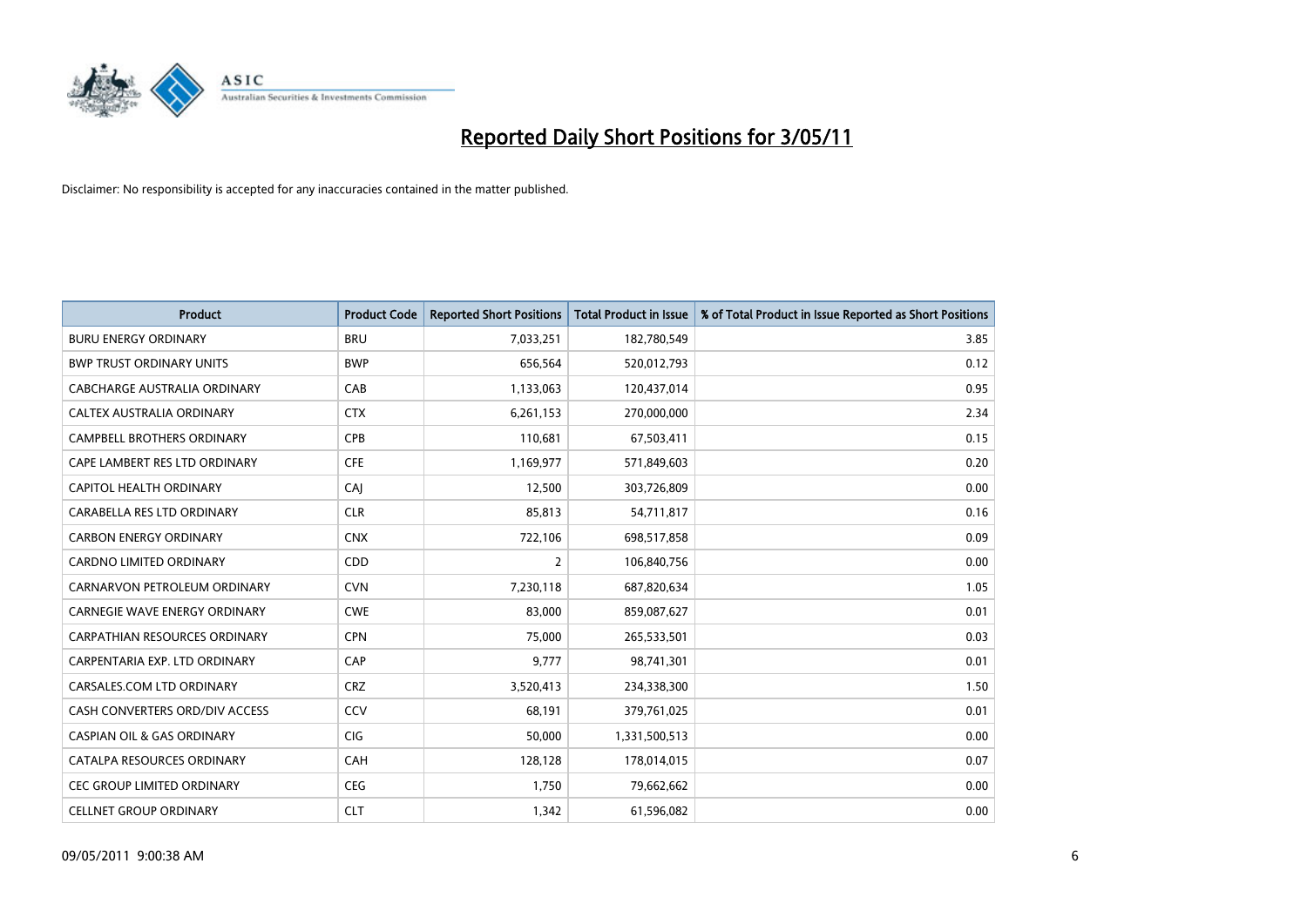

| <b>Product</b>                                | <b>Product Code</b> | <b>Reported Short Positions</b> | Total Product in Issue | % of Total Product in Issue Reported as Short Positions |
|-----------------------------------------------|---------------------|---------------------------------|------------------------|---------------------------------------------------------|
| CENTRAL PETROLEUM ORDINARY                    | <b>CTP</b>          | 664,129                         | 982,298,842            | 0.07                                                    |
| CENTRO PROPERTIES UNITS/ORD STAPLED           | <b>CNP</b>          | 159,474                         | 972,414,514            | 0.02                                                    |
| <b>CENTRO RETAIL GROUP STAPLED SECURITIES</b> | <b>CER</b>          | 2,705,163                       | 2,286,399,424          | 0.11                                                    |
| CERAMIC FUEL CELLS ORDINARY                   | <b>CFU</b>          | 1,757,017                       | 1,201,353,566          | 0.13                                                    |
| <b>CFS RETAIL PROPERTY UNITS</b>              | <b>CFX</b>          | 34,828,109                      | 2,839,591,911          | 1.21                                                    |
| CGA MINING LIMITED ORDINARY                   | <b>CGX</b>          | 261,480                         | 333,265,726            | 0.08                                                    |
| CHALLENGER DIV.PRO. STAPLED UNITS             | <b>CDI</b>          | 79.674                          | 913,426,007            | 0.00                                                    |
| CHALLENGER INFRAST. STAPLED UNITS             | <b>CIF</b>          | 8,176                           | 316,223,785            | 0.00                                                    |
| CHALLENGER LIMITED ORDINARY                   | <b>CGF</b>          | 4,720,880                       | 500,332,188            | 0.93                                                    |
| CHANDLER MACLEOD LTD ORDINARY                 | <b>CMG</b>          | 11,970                          | 463,971,344            | 0.00                                                    |
| CHARTER HALL GROUP STAPLED US PROHIBIT.       | <b>CHC</b>          | 1,012,803                       | 306,341,814            | 0.33                                                    |
| <b>CHARTER HALL OFFICE UNIT</b>               | COO                 | 5,494,554                       | 493,319,730            | 1.12                                                    |
| <b>CHARTER HALL RETAIL UNITS</b>              | <b>COR</b>          | 700,144                         | 305,200,723            | 0.21                                                    |
| CHEMGENEX PHARMACEUT ORDINARY                 | <b>CXS</b>          | 6,902,977                       | 313,558,870            | 2.20                                                    |
| CHINA YUNNAN COPPER ORDINARY                  | <b>CYU</b>          | 184,695                         | 127,562,533            | 0.14                                                    |
| CITIGOLD CORP LTD ORDINARY                    | <b>CTO</b>          | 2,059,217                       | 1,040,278,301          | 0.20                                                    |
| CLINUVEL PHARMACEUT, ORDINARY                 | <b>CUV</b>          | 4,127                           | 30,381,706             | 0.01                                                    |
| <b>CLOUGH LIMITED ORDINARY</b>                | <b>CLO</b>          | 272,229                         | 769,801,269            | 0.03                                                    |
| <b>COAL &amp; ALLIED ORDINARY</b>             | <b>CNA</b>          | 9,900                           | 86,584,735             | 0.01                                                    |
| COAL OF AFRICA LTD ORDINARY                   | <b>CZA</b>          | 280,579                         | 531,139,661            | 0.05                                                    |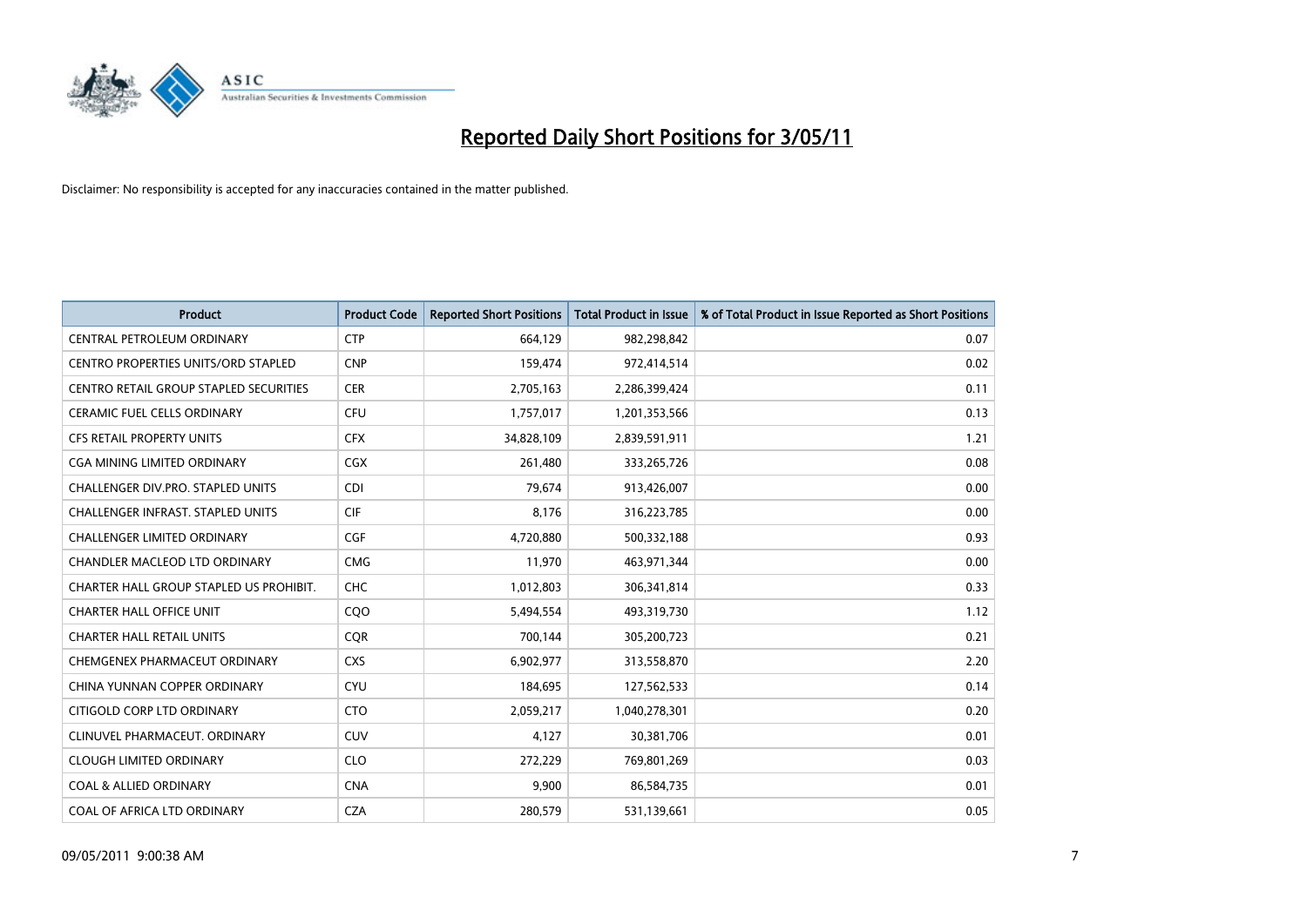

| <b>Product</b>                          | <b>Product Code</b> | <b>Reported Short Positions</b> | <b>Total Product in Issue</b> | % of Total Product in Issue Reported as Short Positions |
|-----------------------------------------|---------------------|---------------------------------|-------------------------------|---------------------------------------------------------|
| <b>COALSPUR MINES LTD ORDINARY</b>      | <b>CPL</b>          | 999,155                         | 494,593,428                   | 0.19                                                    |
| COCA-COLA AMATIL ORDINARY               | <b>CCL</b>          | 8,587,376                       | 757,969,396                   | 1.10                                                    |
| <b>COCHLEAR LIMITED ORDINARY</b>        | <b>COH</b>          | 1,573,355                       | 56,745,023                    | 2.78                                                    |
| COCKATOO COAL ORDINARY                  | <b>COK</b>          | 11,730,599                      | 1,016,096,908                 | 1.14                                                    |
| <b>COKAL LTD ORDINARY</b>               | <b>CKA</b>          | 392,815                         | 128,083,735                   | 0.31                                                    |
| COMMONWEALTH BANK, ORDINARY             | <b>CBA</b>          | 14,890,945                      | 1,558,614,744                 | 0.91                                                    |
| COMMONWEALTH PROP ORDINARY UNITS        | <b>CPA</b>          | 28,904,760                      | 2,449,599,711                 | 1.20                                                    |
| <b>COMPASS RESOURCES ORDINARY</b>       | <b>CMR</b>          | 160,952                         | 147,402,920                   | 0.11                                                    |
| <b>COMPUTERSHARE LTD ORDINARY</b>       | <b>CPU</b>          | 4,137,207                       | 555,664,059                   | 0.70                                                    |
| <b>CONNECTEAST GROUP STAPLED</b>        | <b>CEU</b>          | 31,165,363                      | 3,940,145,951                 | 0.79                                                    |
| CONQUEST MINING ORDINARY                | <b>COT</b>          | 401,537                         | 583,241,478                   | 0.05                                                    |
| CONSOLIDATED MEDIA. ORDINARY            | <b>CMJ</b>          | 3,425,151                       | 561,834,996                   | 0.61                                                    |
| CONTANGO MICROCAP ORDINARY              | <b>CTN</b>          | 7,500                           | 146,423,773                   | 0.01                                                    |
| CONTINENTAL COAL LTD ORDINARY           | CCC                 | 682,763                         | 1,980,616,757                 | 0.03                                                    |
| <b>COOPER ENERGY LTD ORDINARY</b>       | <b>COE</b>          | 89,539                          | 292,576,001                   | 0.03                                                    |
| COPPER STRIKE LTD ORDINARY              | <b>CSE</b>          | 714                             | 129,455,571                   | 0.00                                                    |
| <b>CORDLIFE LIMITED ORDINARY</b>        | CBB                 |                                 | 145,360,920                   | 0.00                                                    |
| COUNT FINANCIAL ORDINARY                | COU                 | 691,875                         | 262,212,976                   | 0.27                                                    |
| <b>CRANE GROUP LIMITED ORDINARY</b>     | <b>CRG</b>          | 380,874                         | 79,110,667                    | 0.48                                                    |
| <b>CROMWELL PROP STAPLED SECURITIES</b> | <b>CMW</b>          | 79,624                          | 962,845,605                   | 0.01                                                    |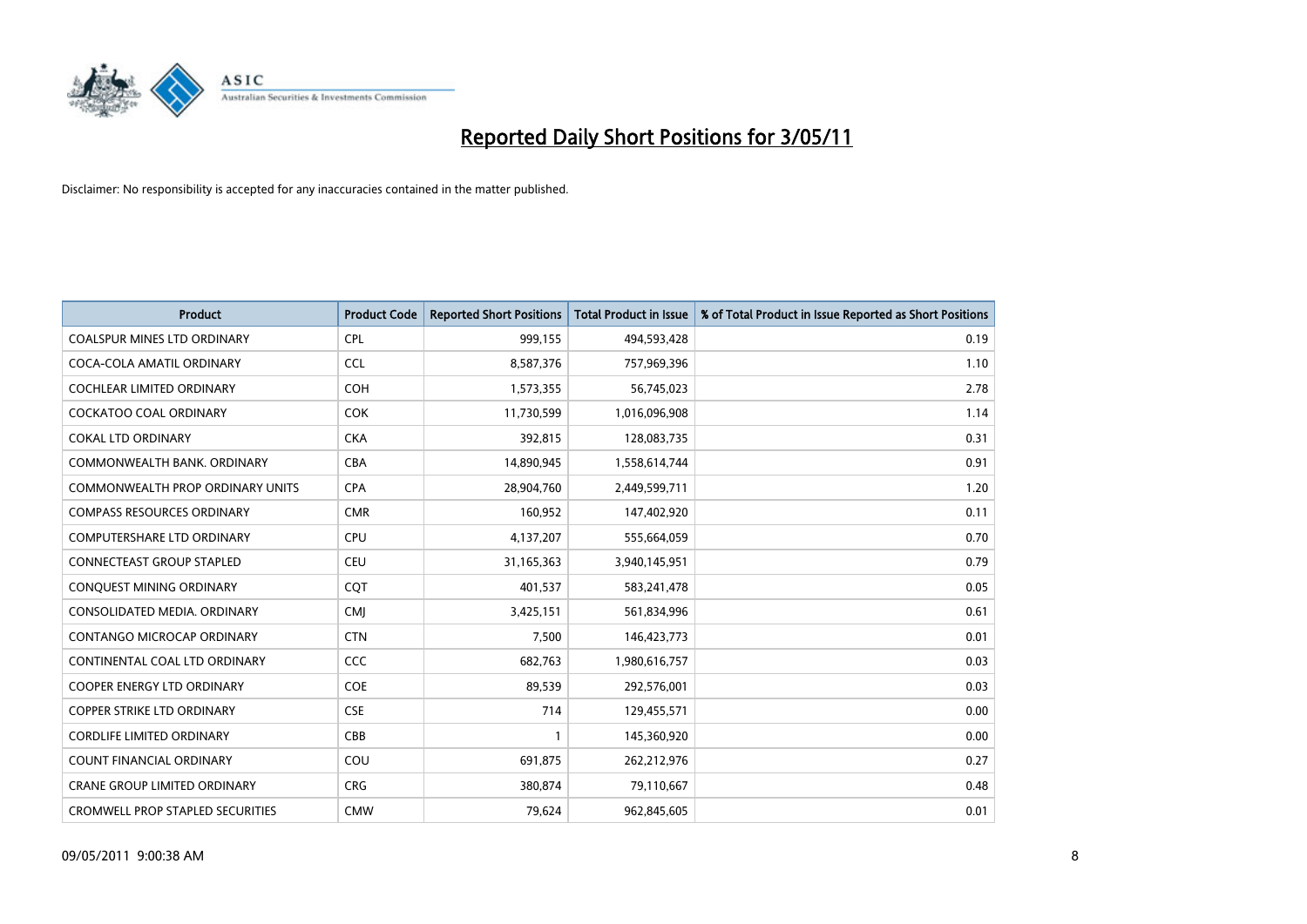

| <b>Product</b>                       | <b>Product Code</b> | <b>Reported Short Positions</b> | Total Product in Issue | % of Total Product in Issue Reported as Short Positions |
|--------------------------------------|---------------------|---------------------------------|------------------------|---------------------------------------------------------|
| <b>CROWN LIMITED ORDINARY</b>        | <b>CWN</b>          | 4,191,289                       | 754,131,800            | 0.54                                                    |
| <b>CSG LIMITED ORDINARY</b>          | CSV                 | 1,421,226                       | 277,224,500            | 0.52                                                    |
| <b>CSL LIMITED ORDINARY</b>          | <b>CSL</b>          | 8,991,825                       | 537,360,639            | 1.66                                                    |
| <b>CSR LIMITED ORDINARY</b>          | <b>CSR</b>          | 11,966,926                      | 506,000,315            | 2.34                                                    |
| <b>CUDECO LIMITED ORDINARY</b>       | CDU                 | 987.097                         | 145,512,643            | 0.67                                                    |
| <b>CUE ENERGY RESOURCE ORDINARY</b>  | <b>CUE</b>          | 75,853                          | 694,819,718            | 0.01                                                    |
| <b>CUSTOMERS LIMITED ORDINARY</b>    | CUS                 | 56,393                          | 134,869,357            | 0.04                                                    |
| DART ENERGY LTD ORDINARY             | <b>DTE</b>          | 640,941                         | 587,210,672            | 0.09                                                    |
| DAVID JONES LIMITED ORDINARY         | <b>DJS</b>          | 21,872,931                      | 518,034,694            | 4.24                                                    |
| <b>DECMIL GROUP LIMITED ORDINARY</b> | <b>DCG</b>          | 17,397                          | 124,204,568            | 0.01                                                    |
| DEEP YELLOW LIMITED ORDINARY         | <b>DYL</b>          | 15,876                          | 1,127,534,458          | 0.00                                                    |
| DEVINE LIMITED ORDINARY              | <b>DVN</b>          | 1,000                           | 634,918,223            | 0.00                                                    |
| DEXUS PROPERTY GROUP STAPLED UNITS   | <b>DXS</b>          | 21,506,170                      | 4,839,024,176          | 0.45                                                    |
| DISCOVERY METALS LTD ORDINARY        | <b>DML</b>          | 3,120,777                       | 437,114,481            | 0.70                                                    |
| DOMINO PIZZA ENTERPR ORDINARY        | <b>DMP</b>          | 245,003                         | 68,407,674             | 0.36                                                    |
| DOWNER EDI LIMITED ORDINARY          | <b>DOW</b>          | 6,504,434                       | 429,100,296            | 1.50                                                    |
| DUET GROUP STAPLED US PROHIBIT.      | <b>DUE</b>          | 2,020,486                       | 909,692,991            | 0.22                                                    |
| DULUXGROUP LIMITED ORDINARY          | <b>DLX</b>          | 8,013,791                       | 367,456,259            | 2.18                                                    |
| DYESOL LIMITED ORDINARY              | <b>DYE</b>          | 250,500                         | 143,746,197            | 0.17                                                    |
| EASTERN STAR GAS ORDINARY            | <b>ESG</b>          | 6,943,772                       | 991,567,041            | 0.68                                                    |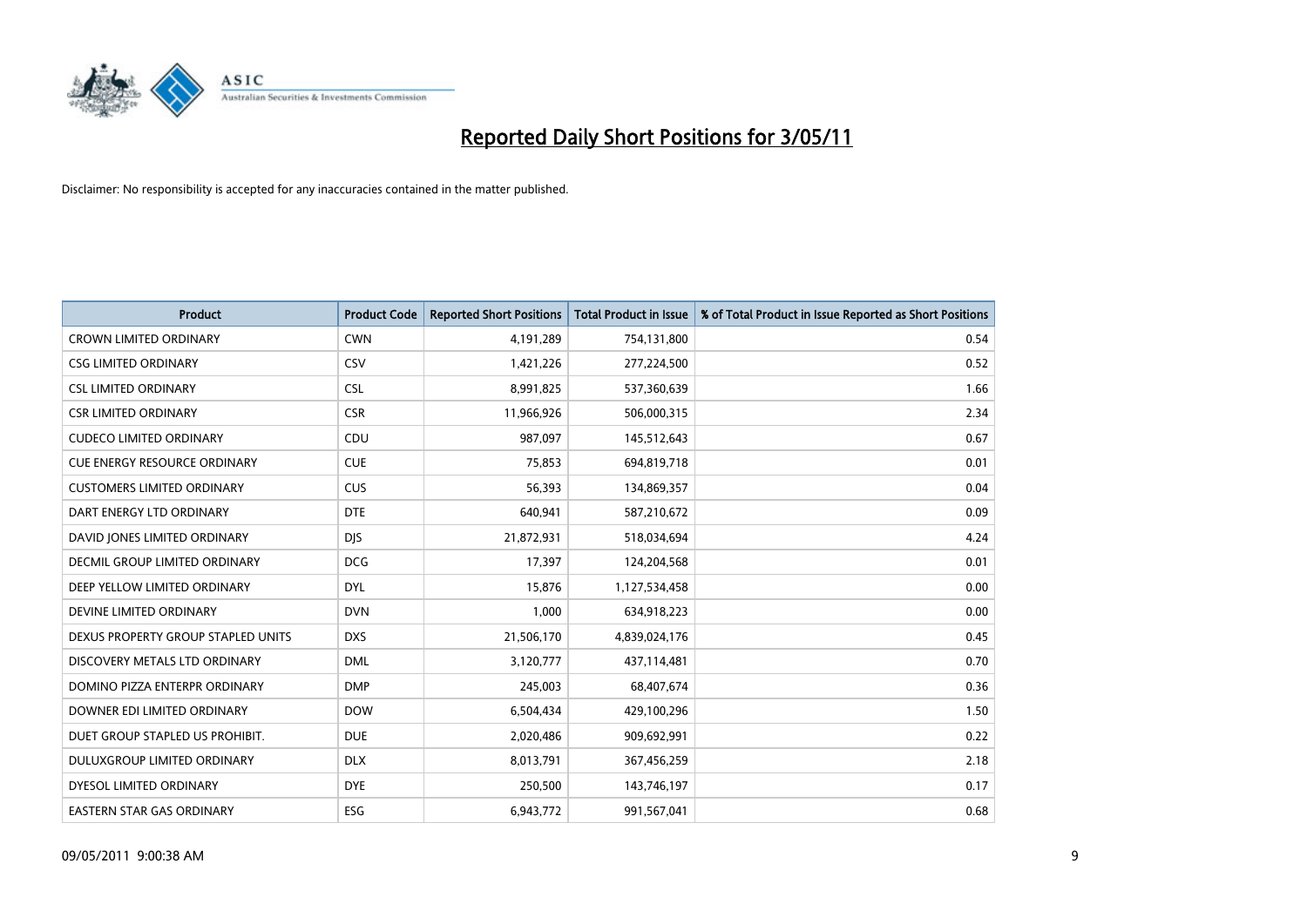

| <b>Product</b>                            | <b>Product Code</b> | <b>Reported Short Positions</b> | <b>Total Product in Issue</b> | % of Total Product in Issue Reported as Short Positions |
|-------------------------------------------|---------------------|---------------------------------|-------------------------------|---------------------------------------------------------|
| EDT RETAIL TRUST UNITS                    | <b>EDT</b>          | 117,407                         | 4,700,290,868                 | 0.00                                                    |
| ELDERS LIMITED HYBRIDS                    | <b>ELDPA</b>        | 164,134                         | 1,500,000                     | 10.94                                                   |
| ELDERS LIMITED ORDINARY                   | <b>ELD</b>          | 14,761,089                      | 448,598,480                   | 3.29                                                    |
| ELDORADO GOLD CORP CDI 1:1                | EAU                 | 119,189                         | 19,644,760                    | 0.59                                                    |
| ELEMENTAL MINERALS ORDINARY               | <b>ELM</b>          | 3,475                           | 156,026,062                   | 0.00                                                    |
| ELIXIR PETROLEUM LTD ORDINARY             | <b>EXR</b>          | 324,400                         | 188,988,472                   | 0.17                                                    |
| <b>EMECO HOLDINGS ORDINARY</b>            | <b>EHL</b>          | 117,377                         | 631,237,586                   | 0.01                                                    |
| <b>ENERGY RESOURCES ORDINARY 'A'</b>      | <b>ERA</b>          | 5,043,368                       | 190,737,934                   | 2.64                                                    |
| <b>ENERGY WORLD CORPOR. ORDINARY</b>      | <b>EWC</b>          | 19,770,093                      | 1,561,166,672                 | 1.25                                                    |
| <b>ENTEK ENERGY LTD ORDINARY</b>          | ETE                 | 489.903                         | 330,846,405                   | 0.15                                                    |
| ENTELLECT LIMITED ORDINARY                | <b>ESN</b>          | 464,050                         | 87,239,240                    | 0.53                                                    |
| <b>ENVESTRA LIMITED ORDINARY</b>          | <b>ENV</b>          | 3,450,807                       | 1,468,560,201                 | 0.22                                                    |
| EQUINOX MINERALS LTD CHESS DEPOSITARY INT | EQN                 | 2,672,100                       | 879,495,876                   | 0.29                                                    |
| EUREKA ENERGY LTD ORDINARY                | <b>EKA</b>          | 986,729                         | 237,014,050                   | 0.41                                                    |
| <b>EVEREST FINANCIAL ORDINARY</b>         | <b>EFG</b>          | 4,300                           | 25,143,824                    | 0.02                                                    |
| EXTRACT RESOURCES ORDINARY                | <b>EXT</b>          | 1,609,310                       | 251,028,608                   | 0.64                                                    |
| FAIRFAX MEDIA LTD ORDINARY                | <b>FXI</b>          | 314,439,684                     | 2,351,955,725                 | 13.36                                                   |
| <b>FAR LTD ORDINARY</b>                   | <b>FAR</b>          | 21,000,000                      | 1,245,351,164                 | 1.69                                                    |
| FERRAUS LIMITED ORDINARY                  | <b>FRS</b>          | 21,750                          | 249,398,565                   | 0.01                                                    |
| FISHER & PAYKEL APP. ORDINARY             | <b>FPA</b>          | 18,298                          | 724,235,162                   | 0.00                                                    |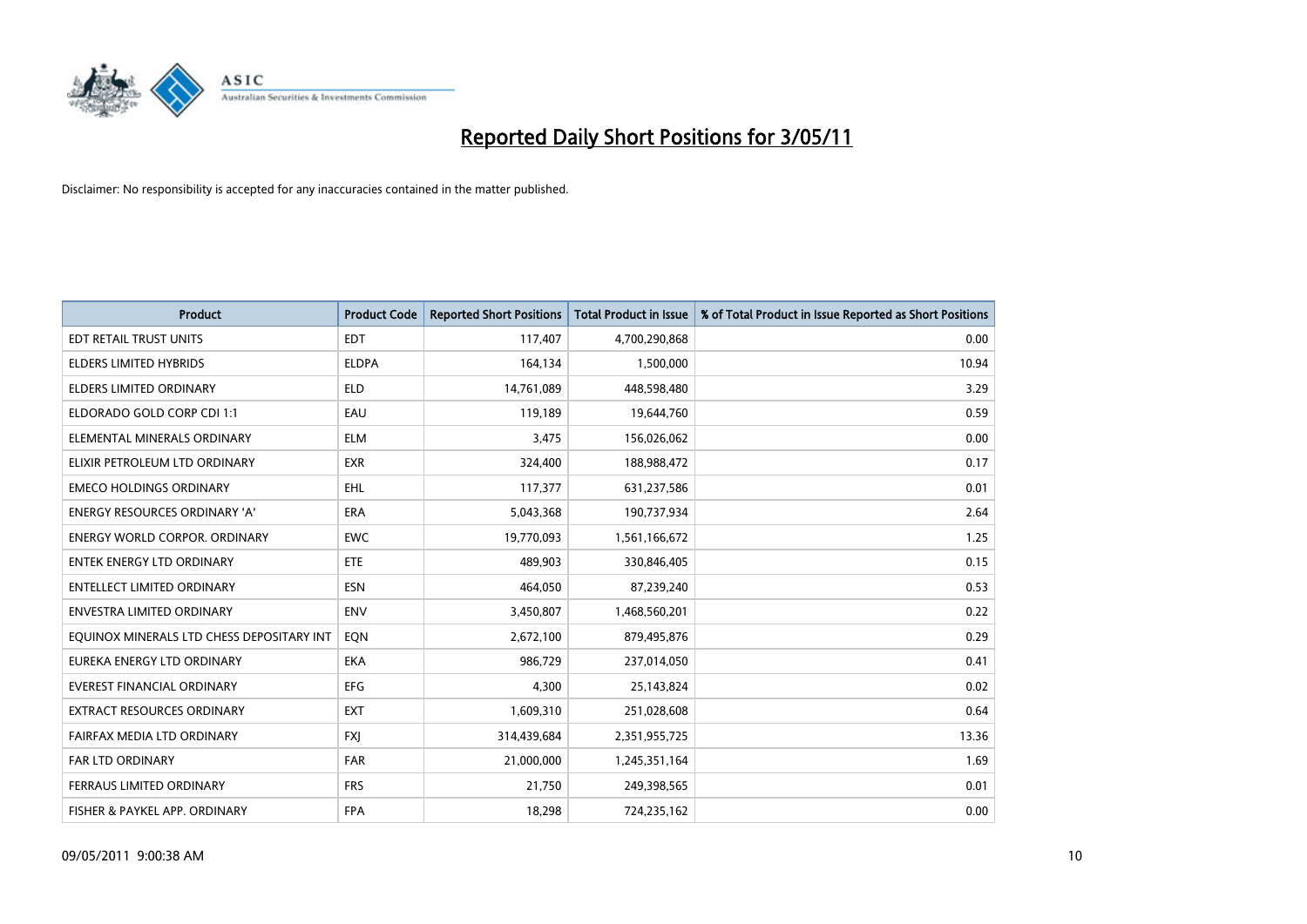

| <b>Product</b>                        | <b>Product Code</b> | <b>Reported Short Positions</b> | <b>Total Product in Issue</b> | % of Total Product in Issue Reported as Short Positions |
|---------------------------------------|---------------------|---------------------------------|-------------------------------|---------------------------------------------------------|
| FISHER & PAYKEL H. ORDINARY           | <b>FPH</b>          | 2,385,266                       | 520,473,867                   | 0.46                                                    |
| FKP PROPERTY GROUP STAPLED SECURITIES | <b>FKP</b>          | 17,853,132                      | 1,184,196,147                 | 1.50                                                    |
| FLEETWOOD CORP ORDINARY               | <b>FWD</b>          | 169,253                         | 57,820,053                    | 0.29                                                    |
| FLETCHER BUILDING ORDINARY            | <b>FBU</b>          | 5,167,172                       | 675,113,285                   | 0.76                                                    |
| FLEXIGROUP LIMITED ORDINARY           | <b>FXL</b>          | 183,374                         | 275,472,492                   | 0.07                                                    |
| <b>FLIGHT CENTRE ORDINARY</b>         | <b>FLT</b>          | 3,567,558                       | 99,932,678                    | 3.55                                                    |
| <b>FLINDERS MINES LTD ORDINARY</b>    | <b>FMS</b>          | 21,266,491                      | 1,820,634,571                 | 1.15                                                    |
| <b>FOCUS MINERALS LTD ORDINARY</b>    | <b>FML</b>          | 13,499,999                      | 3,440,515,431                 | 0.40                                                    |
| FORGE GROUP LIMITED ORDINARY          | FGE                 | 26,727                          | 82,924,014                    | 0.02                                                    |
| FORTE ENERGY NL ORDINARY              | <b>FTE</b>          | 2,658,986                       | 669,756,735                   | 0.40                                                    |
| FORTESCUE METALS GRP ORDINARY         | <b>FMG</b>          | 16,271,680                      | 3,112,917,409                 | 0.49                                                    |
| <b>FOSTER'S GROUP ORDINARY</b>        | FGL                 | 6,805,138                       | 1,940,782,034                 | 0.34                                                    |
| FTD CORPORATION ORDINARY              | <b>FTD</b>          | 8,088                           | 36,474,593                    | 0.02                                                    |
| <b>FUNTASTIC LIMITED ORDINARY</b>     | <b>FUN</b>          | 322,528                         | 340,997,682                   | 0.09                                                    |
| <b>G.U.D. HOLDINGS ORDINARY</b>       | <b>GUD</b>          | 398,765                         | 69,089,611                    | 0.57                                                    |
| <b>GALAXY RESOURCES ORDINARY</b>      | <b>GXY</b>          | 475,422                         | 245,236,053                   | 0.19                                                    |
| <b>GENETIC TECHNOLOGIES ORDINARY</b>  | GTG                 | 15,000                          | 404,605,152                   | 0.00                                                    |
| <b>GEODYNAMICS LIMITED ORDINARY</b>   | GDY                 | 220,613                         | 336,892,832                   | 0.07                                                    |
| <b>GINDALBIE METALS LTD ORDINARY</b>  | <b>GBG</b>          | 44,875,408                      | 935,615,590                   | 4.78                                                    |
| <b>GLOBAL MINING ORDINARY</b>         | <b>GMI</b>          | 8,951                           | 191,820,968                   | 0.00                                                    |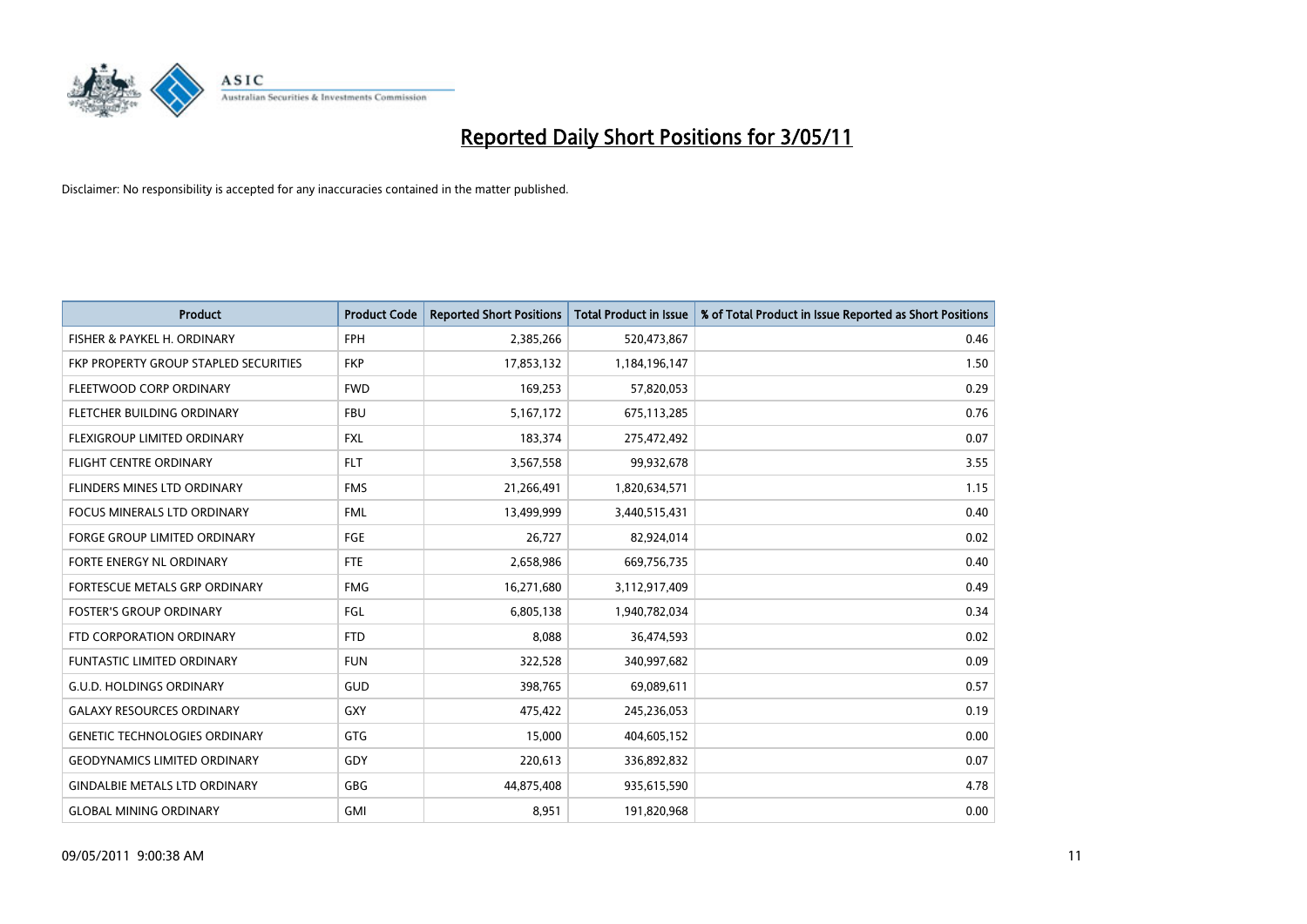

| <b>Product</b>                                   | <b>Product Code</b> | <b>Reported Short Positions</b> | <b>Total Product in Issue</b> | % of Total Product in Issue Reported as Short Positions |
|--------------------------------------------------|---------------------|---------------------------------|-------------------------------|---------------------------------------------------------|
| <b>GLOUCESTER COAL ORDINARY</b>                  | GCL                 | 360,374                         | 140,447,062                   | 0.26                                                    |
| <b>GME RESOURCES LTD ORDINARY</b>                | <b>GME</b>          | 800                             | 302,352,750                   | 0.00                                                    |
| <b>GOLD ONE INT LTD ORDINARY</b>                 | GDO                 | 110,041                         | 807,350,406                   | 0.01                                                    |
| <b>GOLDEN RIM RESOURCES ORDINARY</b>             | <b>GMR</b>          | 40,695                          | 359,396,731                   | 0.01                                                    |
| <b>GOLDEN WEST RESOURCE ORDINARY</b>             | <b>GWR</b>          | 1,651                           | 192,082,567                   | 0.00                                                    |
| <b>GOODMAN FIELDER, ORDINARY</b>                 | <b>GFF</b>          | 43,851,219                      | 1,380,386,438                 | 3.18                                                    |
| <b>GOODMAN GROUP STAPLED US PROHIBIT.</b>        | <b>GMG</b>          | 7,311,983                       | 6,893,222,796                 | 0.09                                                    |
| <b>GPT GROUP STAPLED SEC.</b>                    | <b>GPT</b>          | 12,093,940                      | 1,855,529,431                 | 0.62                                                    |
| <b>GRAINCORP LIMITED A CLASS ORDINARY</b>        | <b>GNC</b>          | 1,011,474                       | 198,318,900                   | 0.49                                                    |
| <b>GRANGE RESOURCES, ORDINARY</b>                | <b>GRR</b>          | 273,818                         | 1,152,846,724                 | 0.02                                                    |
| <b>GREENCAP LIMITED ORDINARY</b>                 | GCG                 |                                 | 262,515,385                   | 0.00                                                    |
| <b>GREENLAND MIN EN LTD ORDINARY</b>             | GGG                 | 1,499,165                       | 321,433,382                   | 0.47                                                    |
| <b>GRYPHON MINERALS LTD ORDINARY</b>             | GRY                 | 252,071                         | 299,572,058                   | 0.07                                                    |
| <b>GUINNESS PEAT GROUP. CHESS DEPOSITARY INT</b> | <b>GPG</b>          | 624,606                         | 300,865,269                   | 0.20                                                    |
| <b>GUNNS LIMITED ORDINARY</b>                    | <b>GNS</b>          | 39,177,405                      | 848,401,559                   | 4.61                                                    |
| <b>GWA GROUP LTD ORDINARY</b>                    | <b>GWA</b>          | 6,824,967                       | 301,525,014                   | 2.27                                                    |
| HARVEY NORMAN ORDINARY                           | <b>HVN</b>          | 42,125,467                      | 1,062,316,784                 | 3.97                                                    |
| <b>HASTIE GROUP LIMITED ORDINARY</b>             | <b>HST</b>          | 1,432,724                       | 239,781,419                   | 0.58                                                    |
| HASTINGS DIVERSIFIED STAPLED SECURITY            | <b>HDF</b>          | 696,471                         | 529,187,294                   | 0.11                                                    |
| <b>HEARTWARE INT INC CDI 35:1</b>                | <b>HIN</b>          | 272,008                         | 48,598,550                    | 0.56                                                    |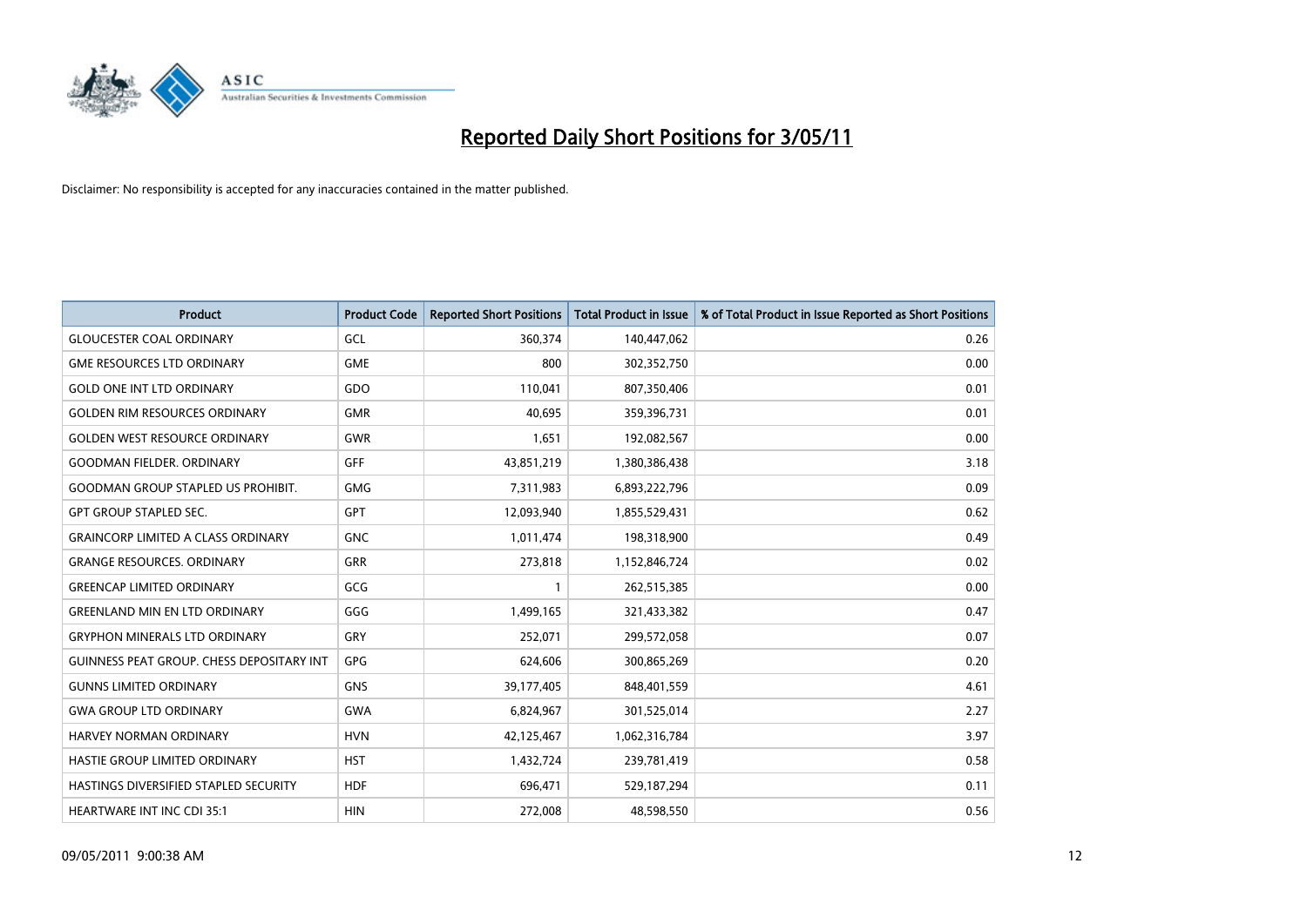

| <b>Product</b>                           | <b>Product Code</b> | <b>Reported Short Positions</b> | Total Product in Issue | % of Total Product in Issue Reported as Short Positions |
|------------------------------------------|---------------------|---------------------------------|------------------------|---------------------------------------------------------|
| <b>HENDERSON GROUP CDI 1:1</b>           | <b>HGG</b>          | 2,988,303                       | 559,724,269            | 0.54                                                    |
| HFA HOLDINGS LIMITED ORDINARY            | <b>HFA</b>          | 447,022                         | 117,332,831            | 0.37                                                    |
| <b>HIGHLANDS PACIFIC ORDINARY</b>        | <b>HIG</b>          | 2,587,126                       | 686,082,148            | 0.38                                                    |
| HILLGROVE RES LTD ORDINARY               | <b>HGO</b>          | 575,773                         | 793,698,575            | 0.07                                                    |
| HILLS HOLDINGS LTD ORDINARY              | <b>HIL</b>          | 2,338,371                       | 249,139,016            | 0.94                                                    |
| HORIZON OIL LIMITED ORDINARY             | <b>HZN</b>          | 2,341,801                       | 1,130,811,515          | 0.20                                                    |
| HUNNU COAL LIMITED ORDINARY              | <b>HUN</b>          | 21,224                          | 212,565,002            | 0.01                                                    |
| <b>ICON ENERGY LIMITED ORDINARY</b>      | <b>ICN</b>          | 309,672                         | 469,301,394            | 0.06                                                    |
| <b>IINET LIMITED ORDINARY</b>            | <b>IIN</b>          | 1,295,601                       | 152,160,119            | 0.85                                                    |
| <b>ILUKA RESOURCES ORDINARY</b>          | ILU                 | 5,496,133                       | 418,700,517            | 1.31                                                    |
| <b>IMDEX LIMITED ORDINARY</b>            | <b>IMD</b>          | 161,635                         | 199,414,165            | 0.07                                                    |
| IMF (AUSTRALIA) LTD ORDINARY             | <b>IMF</b>          | 329,821                         | 123,828,193            | 0.26                                                    |
| <b>IMX RESOURCES LTD ORDINARY</b>        | <b>IXR</b>          | 20.000                          | 262,612,803            | 0.01                                                    |
| <b>INCITEC PIVOT ORDINARY</b>            | <b>IPL</b>          | 3,535,197                       | 1,628,730,107          | 0.21                                                    |
| INDAGO RESOURCES LTD ORDINARY            | IDG                 | 8,179                           | 6,209,865              | 0.13                                                    |
| <b>INDEPENDENCE GROUP ORDINARY</b>       | <b>IGO</b>          | 1,546,348                       | 197,562,469            | 0.75                                                    |
| <b>INDO MINES LIMITED ORDINARY</b>       | <b>IDO</b>          | 746                             | 211,100,795            | 0.00                                                    |
| INDOPHIL RESOURCES ORDINARY              | <b>IRN</b>          | 562,767                         | 471,445,763            | 0.12                                                    |
| <b>INDUSTREA LIMITED ORDINARY</b>        | IDL                 | 1,687,913                       | 364,524,797            | 0.46                                                    |
| <b>INFIGEN ENERGY STAPLED SECURITIES</b> | <b>IFN</b>          | 4,791,468                       | 762,265,972            | 0.64                                                    |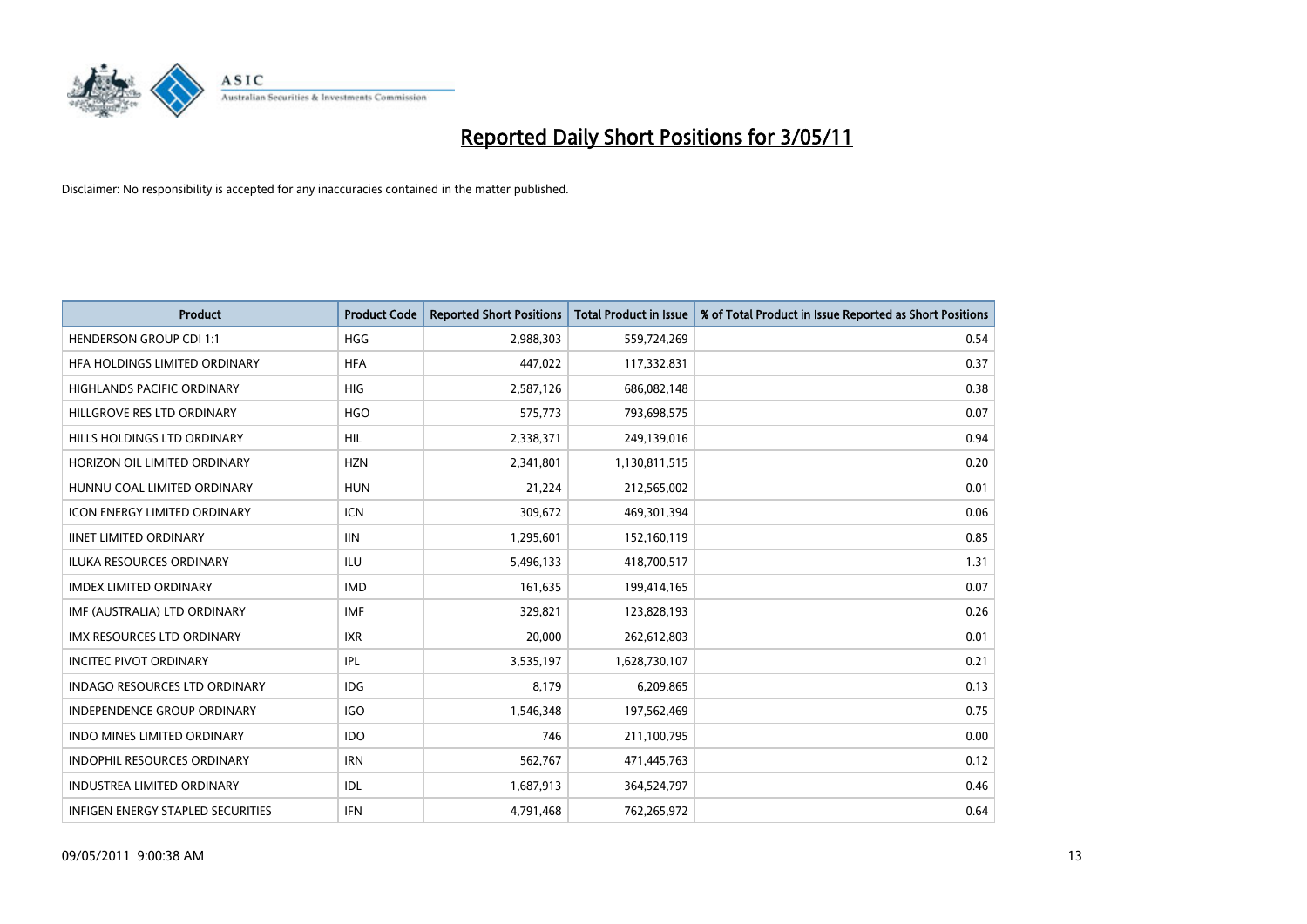

| <b>Product</b>                                  | <b>Product Code</b> | <b>Reported Short Positions</b> | Total Product in Issue | % of Total Product in Issue Reported as Short Positions |
|-------------------------------------------------|---------------------|---------------------------------|------------------------|---------------------------------------------------------|
| ING RE COM GROUP STAPLED SECURITIES             | <b>ILF</b>          | 9,075                           | 441,029,194            | 0.00                                                    |
| <b>INSURANCE AUSTRALIA ORDINARY</b>             | <b>IAG</b>          | 9,479,730                       | 2,079,034,021          | 0.45                                                    |
| INT GOLDFIELDS LTD ORDINARY                     | <b>IGS</b>          | 12,197,682                      | 500,440,386            | 2.44                                                    |
| INTEGRA MINING LTD. ORDINARY                    | <b>IGR</b>          | 5,144,909                       | 841,525,727            | 0.61                                                    |
| <b>INTREPID MINES ORDINARY</b>                  | <b>IAU</b>          | 1,101,396                       | 520,617,420            | 0.19                                                    |
| <b>INVESTA OFFICE FUND STAPLED SECURITIES</b>   | <b>IOF</b>          | 9,524,425                       | 2,729,071,212          | 0.34                                                    |
| <b>INVOCARE LIMITED ORDINARY</b>                | <b>IVC</b>          | 729.497                         | 102,421,288            | 0.70                                                    |
| <b>ION LIMITED ORDINARY</b>                     | <b>ION</b>          | 164,453                         | 256,365,105            | 0.06                                                    |
| <b>IOOF HOLDINGS LTD ORDINARY</b>               | IFL                 | 970,807                         | 229,794,395            | 0.42                                                    |
| <b>IRESS MARKET TECH. ORDINARY</b>              | <b>IRE</b>          | 2,207,788                       | 126,018,142            | 1.75                                                    |
| <b>IRON ORE HOLDINGS ORDINARY</b>               | <b>IOH</b>          | 21,171                          | 138,879,674            | 0.01                                                    |
| ISHARES MSCI AUS 200 ISHARES MSCI AUS 200       | <b>IOZ</b>          | 1,780                           | 1,950,015              | 0.09                                                    |
| ISHARES S&P HIGH DIV ISHARES S&P HIGH DIV       | <b>IHD</b>          | 4.208                           | 1,700,055              | 0.25                                                    |
| ISHARES S&P/ASX 20 ISHARES S&P/ASX20            | <b>ILC</b>          | 28.262                          | 2,175,008              | 1.30                                                    |
| ISHARES SMALL ORDS ISHARES SMALL ORDS           | <b>ISO</b>          | 126,751                         | 5,700,000              | 2.22                                                    |
| <b>ISOFT GROUP LIMITED ORDINARY</b>             | <b>ISF</b>          | 4,763,332                       | 1,070,595,874          | 0.45                                                    |
| <b>IVANHOE AUSTRALIA ORDINARY</b>               | <b>IVA</b>          | 597,417                         | 418,709,553            | 0.15                                                    |
| <b>JABIRU METALS LTD ORDINARY</b>               | <b>IML</b>          | 23,141                          | 558,654,366            | 0.00                                                    |
| <b>IAMES HARDIE INDUST CHESS DEPOSITARY INT</b> | <b>IHX</b>          | 18,622,181                      | 436,386,587            | 4.21                                                    |
| <b>JAMESON RESOURCES ORDINARY</b>               | <b>JAL</b>          | 1,600,000                       | 95,828,865             | 1.67                                                    |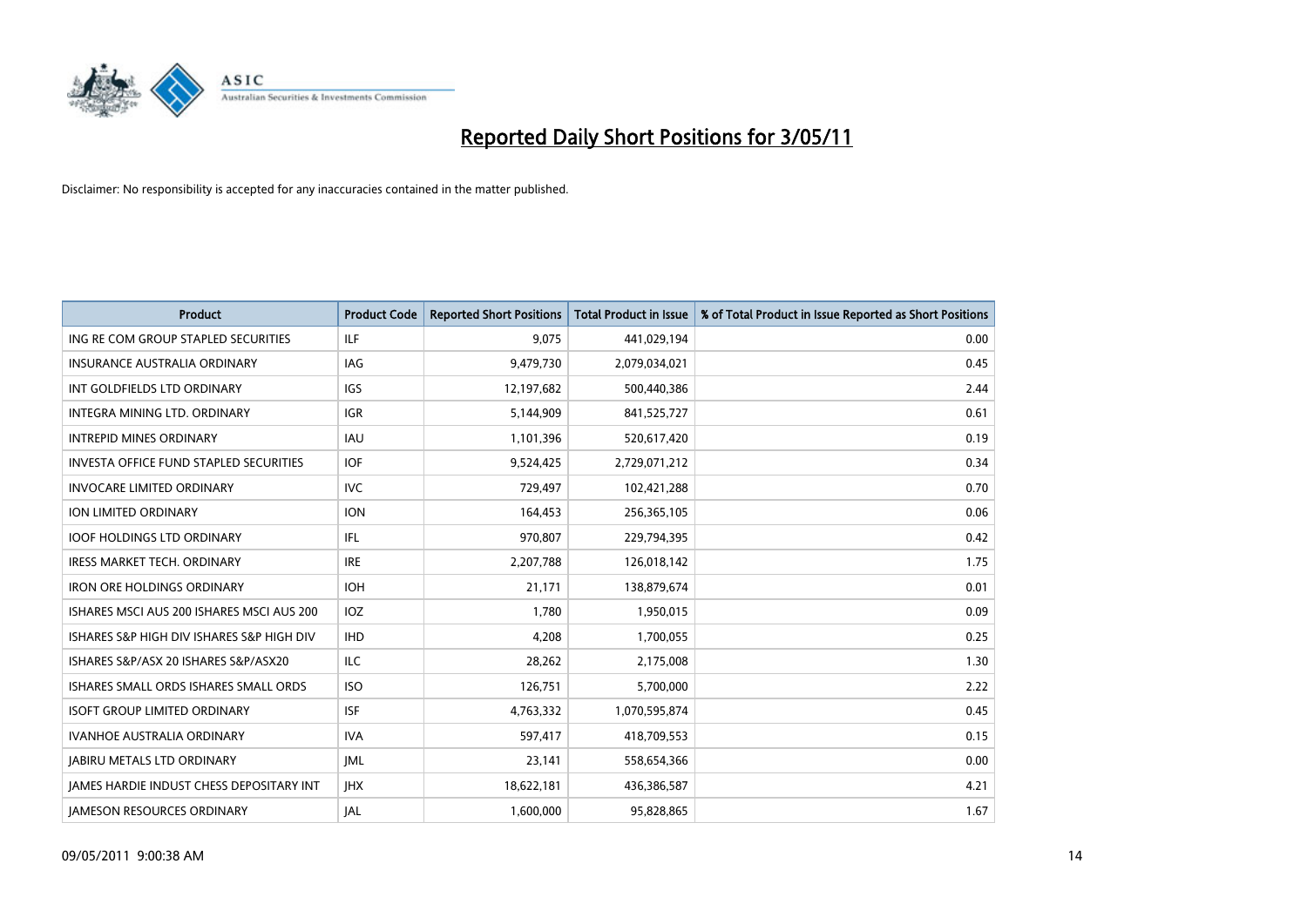

| <b>Product</b>                    | <b>Product Code</b> | <b>Reported Short Positions</b> | <b>Total Product in Issue</b> | % of Total Product in Issue Reported as Short Positions |
|-----------------------------------|---------------------|---------------------------------|-------------------------------|---------------------------------------------------------|
| <b>JB HI-FI LIMITED ORDINARY</b>  | <b>IBH</b>          | 8,685,337                       | 109,364,105                   | 7.93                                                    |
| <b>JUPITER ENERGY ORDINARY</b>    | <b>JPR</b>          | 13,292                          | 1,511,434,681                 | 0.00                                                    |
| KAGARA LTD ORDINARY               | KZL                 | 5,960,500                       | 708,583,835                   | 0.83                                                    |
| KANGAROO RES LTD ORDINARY         | <b>KRL</b>          | 600,000                         | 1,129,430,012                 | 0.05                                                    |
| KAROON GAS AUSTRALIA ORDINARY     | <b>KAR</b>          | 1,036,779                       | 221,110,769                   | 0.46                                                    |
| KASBAH RESOURCES ORDINARY         | <b>KAS</b>          | 17,529                          | 364,262,596                   | 0.00                                                    |
| KATHMANDU HOLD LTD ORDINARY       | <b>KMD</b>          | 1,019,009                       | 200,000,000                   | 0.50                                                    |
| <b>KEYBRIDGE CAPITAL ORDINARY</b> | <b>KBC</b>          | 5,999                           | 172,070,564                   | 0.00                                                    |
| KIMBERLEY METALS LTD ORDINARY     | <b>KBL</b>          | 1,821                           | 161,976,319                   | 0.00                                                    |
| KINGSGATE CONSOLID. ORDINARY      | <b>KCN</b>          | 1,623,335                       | 135,221,250                   | 1.19                                                    |
| KINGSROSE MINING LTD ORDINARY     | <b>KRM</b>          | 187,353                         | 257,245,366                   | 0.06                                                    |
| LEIGHTON HOLDINGS ORDINARY        | LEI                 | 8,444,639                       | 325,663,190                   | 2.59                                                    |
| LEND LEASE GROUP UNIT/ORD STAPLED | LLC                 | 2,445,958                       | 570,915,669                   | 0.42                                                    |
| LINC ENERGY LTD ORDINARY          | <b>LNC</b>          | 5,908,439                       | 503,418,900                   | 1.16                                                    |
| LIQUEFIED NATURAL ORDINARY        | LNG                 | 267,190                         | 214,099,015                   | 0.12                                                    |
| LYNAS CORPORATION ORDINARY        | <b>LYC</b>          | 28,893,191                      | 1,690,819,142                 | 1.69                                                    |
| M2 TELECOMMUNICATION ORDINARY     | <b>MTU</b>          | 13,156                          | 123,591,285                   | 0.01                                                    |
| MACA LIMITED ORDINARY             | <b>MLD</b>          | 200                             | 150,000,000                   | 0.00                                                    |
| MACARTHUR COAL ORDINARY           | <b>MCC</b>          | 3,768,992                       | 302,092,343                   | 1.23                                                    |
| <b>MACMAHON HOLDINGS ORDINARY</b> | MAH                 | 7,813,102                       | 733,711,705                   | 1.04                                                    |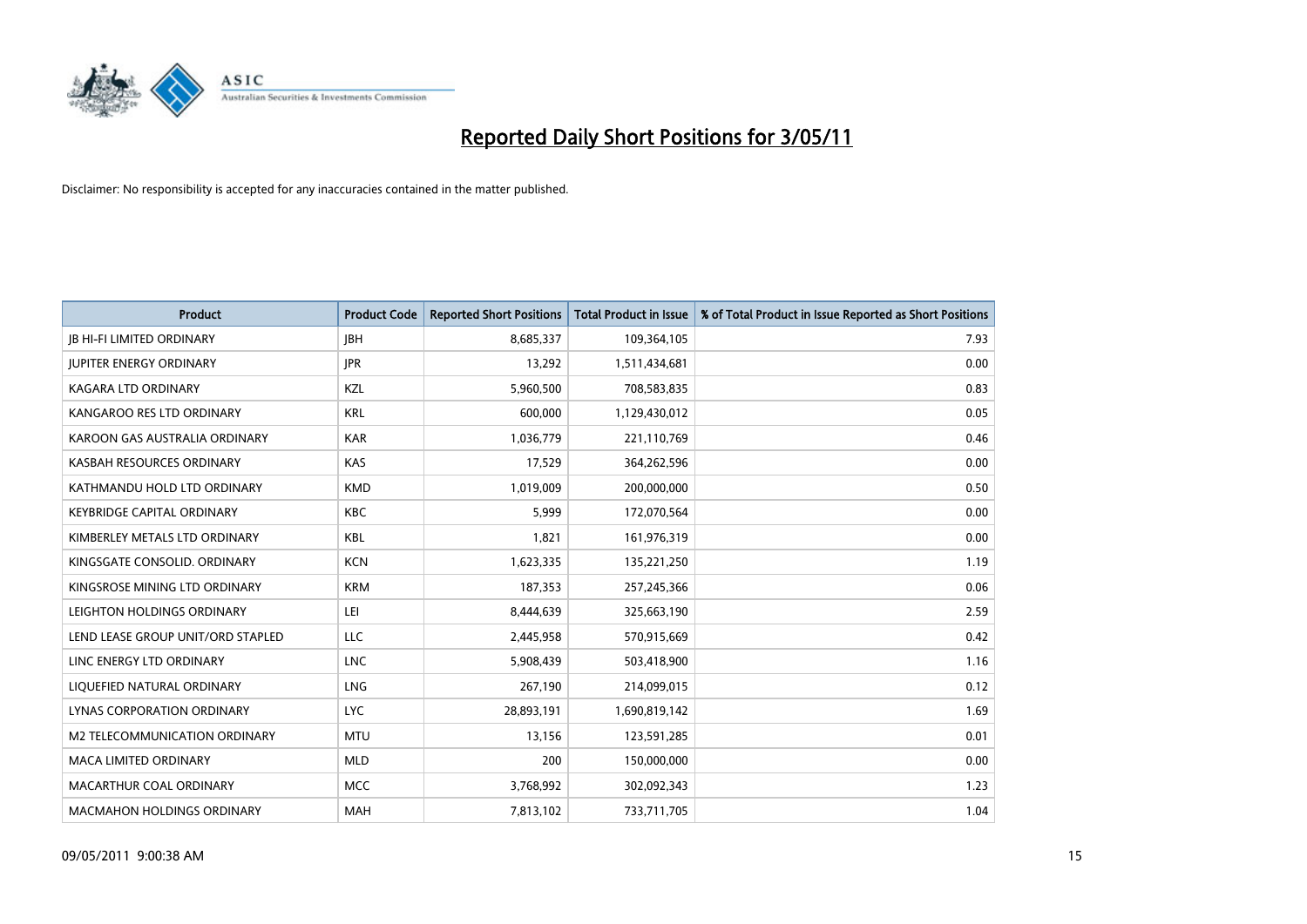

| <b>Product</b>                        | <b>Product Code</b> | <b>Reported Short Positions</b> | <b>Total Product in Issue</b> | % of Total Product in Issue Reported as Short Positions |
|---------------------------------------|---------------------|---------------------------------|-------------------------------|---------------------------------------------------------|
| MACQ ATLAS ROADS GRP ORDINARY STAPLED | <b>MQA</b>          | 5,283,025                       | 452,345,907                   | 1.15                                                    |
| MACQUARIE GROUP LTD ORDINARY          | <b>MOG</b>          | 2,210,911                       | 346,814,961                   | 0.61                                                    |
| MAGMA METALS LTD. ORDINARY            | <b>MMW</b>          | 506,364                         | 223,351,923                   | 0.23                                                    |
| MANTRA RESOURCES ORDINARY             | <b>MRU</b>          | 164,380                         | 135,326,194                   | 0.10                                                    |
| MAP GROUP STAPLED US PROHIBIT.        | <b>MAP</b>          | 3,701,700                       | 1,861,210,782                 | 0.19                                                    |
| MARENGO MINING ORDINARY               | <b>MGO</b>          | 44,747                          | 995,068,613                   | 0.00                                                    |
| MARYBOROUGH SUGAR ORDINARY            | <b>MSF</b>          | 35,725                          | 69,165,378                    | 0.05                                                    |
| MATRIX C & E LTD ORDINARY             | <b>MCE</b>          | 7,629                           | 76,514,098                    | 0.00                                                    |
| MCMILLAN SHAKESPEARE ORDINARY         | <b>MMS</b>          | 52,475                          | 68,067,560                    | 0.07                                                    |
| MCPHERSON'S LTD ORDINARY              | <b>MCP</b>          | 216,965                         | 72,401,758                    | 0.30                                                    |
| MEDUSA MINING LTD ORDINARY            | <b>MML</b>          | 2,508,680                       | 188,233,911                   | 1.31                                                    |
| MELBOURNE IT LIMITED ORDINARY         | <b>MLB</b>          | 182,226                         | 80,581,721                    | 0.23                                                    |
| MEO AUSTRALIA LTD ORDINARY            | <b>MEO</b>          | 5,516,866                       | 539,913,260                   | 1.01                                                    |
| <b>MERMAID MARINE ORDINARY</b>        | <b>MRM</b>          | 1,103,362                       | 215,066,086                   | 0.50                                                    |
| MESOBLAST LIMITED ORDINARY            | <b>MSB</b>          | 2,127,686                       | 279,733,562                   | 0.74                                                    |
| METALS X LIMITED ORDINARY             | <b>MLX</b>          | 2,550,942                       | 1,365,661,782                 | 0.19                                                    |
| METCASH LIMITED ORDINARY              | <b>MTS</b>          | 17,449,890                      | 768,815,314                   | 2.24                                                    |
| METGASCO LIMITED ORDINARY             | <b>MEL</b>          | 235,435                         | 252,710,972                   | 0.09                                                    |
| METMINCO LIMITED ORDINARY             | <b>MNC</b>          | 4,467,936                       | 1,377,720,365                 | 0.32                                                    |
| MHM METALS LIMITED ORDINARY           | <b>MHM</b>          | 36,746                          | 101,396,410                   | 0.04                                                    |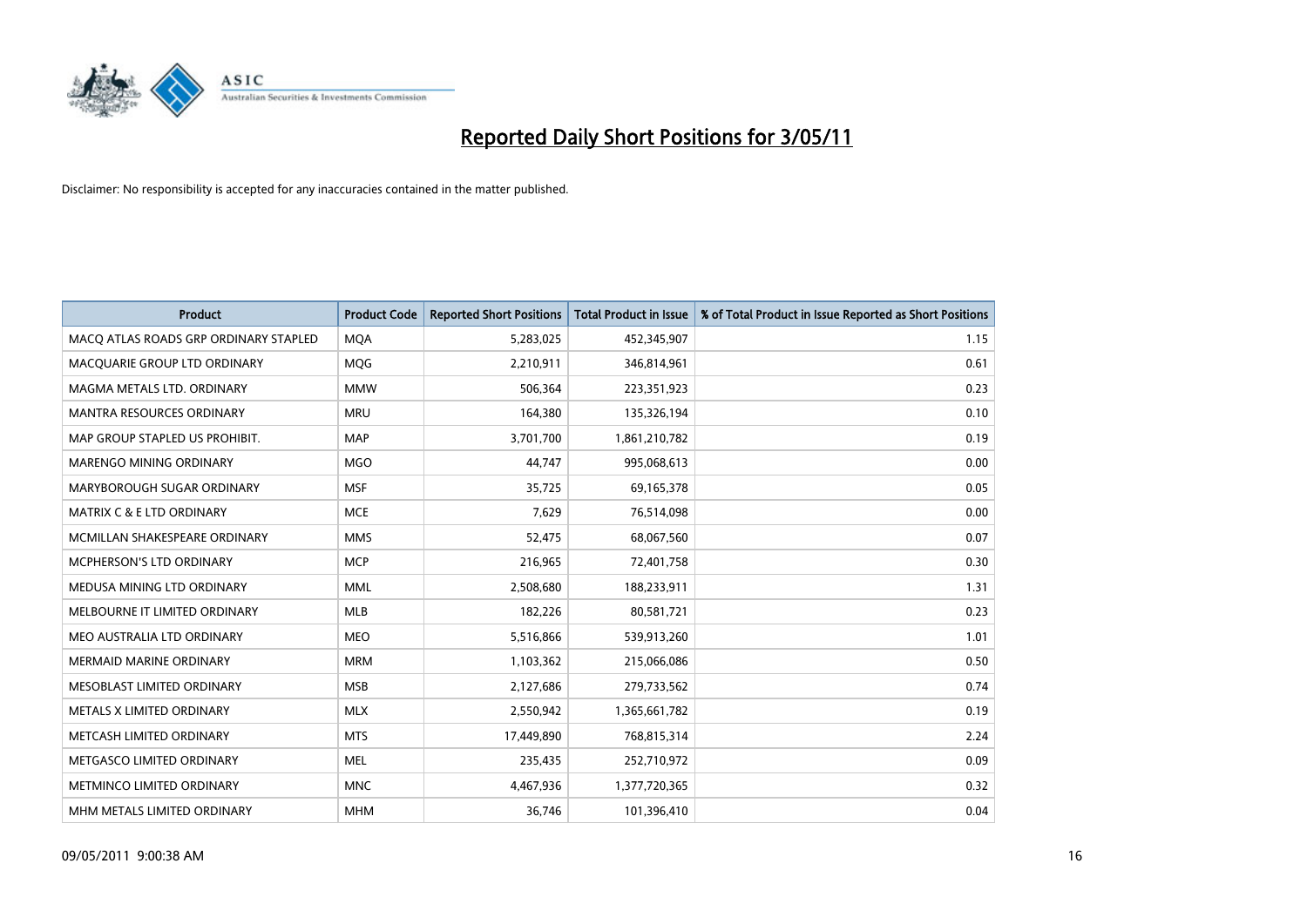

| <b>Product</b>                  | <b>Product Code</b> | <b>Reported Short Positions</b> | <b>Total Product in Issue</b> | % of Total Product in Issue Reported as Short Positions |
|---------------------------------|---------------------|---------------------------------|-------------------------------|---------------------------------------------------------|
| MICLYN EXP OFFSHR ORDINARY      | <b>MIO</b>          | 309,192                         | 274,618,684                   | 0.11                                                    |
| MINARA RESOURCES ORDINARY       | <b>MRE</b>          | 7,815,217                       | 1,169,424,487                 | 0.66                                                    |
| MINCOR RESOURCES NL ORDINARY    | <b>MCR</b>          | 842.970                         | 200,608,804                   | 0.40                                                    |
| MINEMAKERS LIMITED ORDINARY     | <b>MAK</b>          | 71,627                          | 227,003,950                   | 0.03                                                    |
| MINERAL DEPOSITS ORDINARY       | <b>MDL</b>          | 273,087                         | 60,768,582                    | 0.45                                                    |
| MINERAL RESOURCES, ORDINARY     | <b>MIN</b>          | 582,955                         | 169,123,017                   | 0.31                                                    |
| MIRABELA NICKEL LTD ORDINARY    | <b>MBN</b>          | 11,749,288                      | 491,561,237                   | 2.37                                                    |
| MIRVAC GROUP STAPLED SECURITIES | <b>MGR</b>          | 18,518,510                      | 3,416,924,188                 | 0.53                                                    |
| MOLOPO ENERGY LTD ORDINARY      | <b>MPO</b>          | 1,672,004                       | 250,972,584                   | 0.66                                                    |
| MONADELPHOUS GROUP ORDINARY     | <b>MND</b>          | 608,547                         | 87,576,827                    | 0.68                                                    |
| MOUNT GIBSON IRON ORDINARY      | <b>MGX</b>          | 5,918,990                       | 1,082,570,693                 | 0.51                                                    |
| MURCHISON METALS LTD ORDINARY   | <b>MMX</b>          | 13,774,678                      | 435,884,268                   | 3.16                                                    |
| MYER HOLDINGS LTD ORDINARY      | <b>MYR</b>          | 11,990,458                      | 582,847,884                   | 2.06                                                    |
| <b>MYSTATE LIMITED ORDINARY</b> | <b>MYS</b>          | 1,400                           | 67,439,158                    | 0.00                                                    |
| NATIONAL AUST, BANK ORDINARY    | <b>NAB</b>          | 15,223,159                      | 2,169,658,383                 | 0.68                                                    |
| NATURAL FUEL LIMITED ORDINARY   | <b>NFL</b>          |                                 | 721,912                       | 0.00                                                    |
| NAVITAS LIMITED ORDINARY        | <b>NVT</b>          | 2,688,614                       | 369,358,564                   | 0.73                                                    |
| NEPTUNE MARINE ORDINARY         | <b>NMS</b>          | 700,073                         | 1,747,612,299                 | 0.04                                                    |
| NEW HOPE CORPORATION ORDINARY   | <b>NHC</b>          | 1,537,152                       | 830,230,549                   | 0.17                                                    |
| NEWCREST MINING ORDINARY        | <b>NCM</b>          | 5,083,408                       | 765,407,334                   | 0.64                                                    |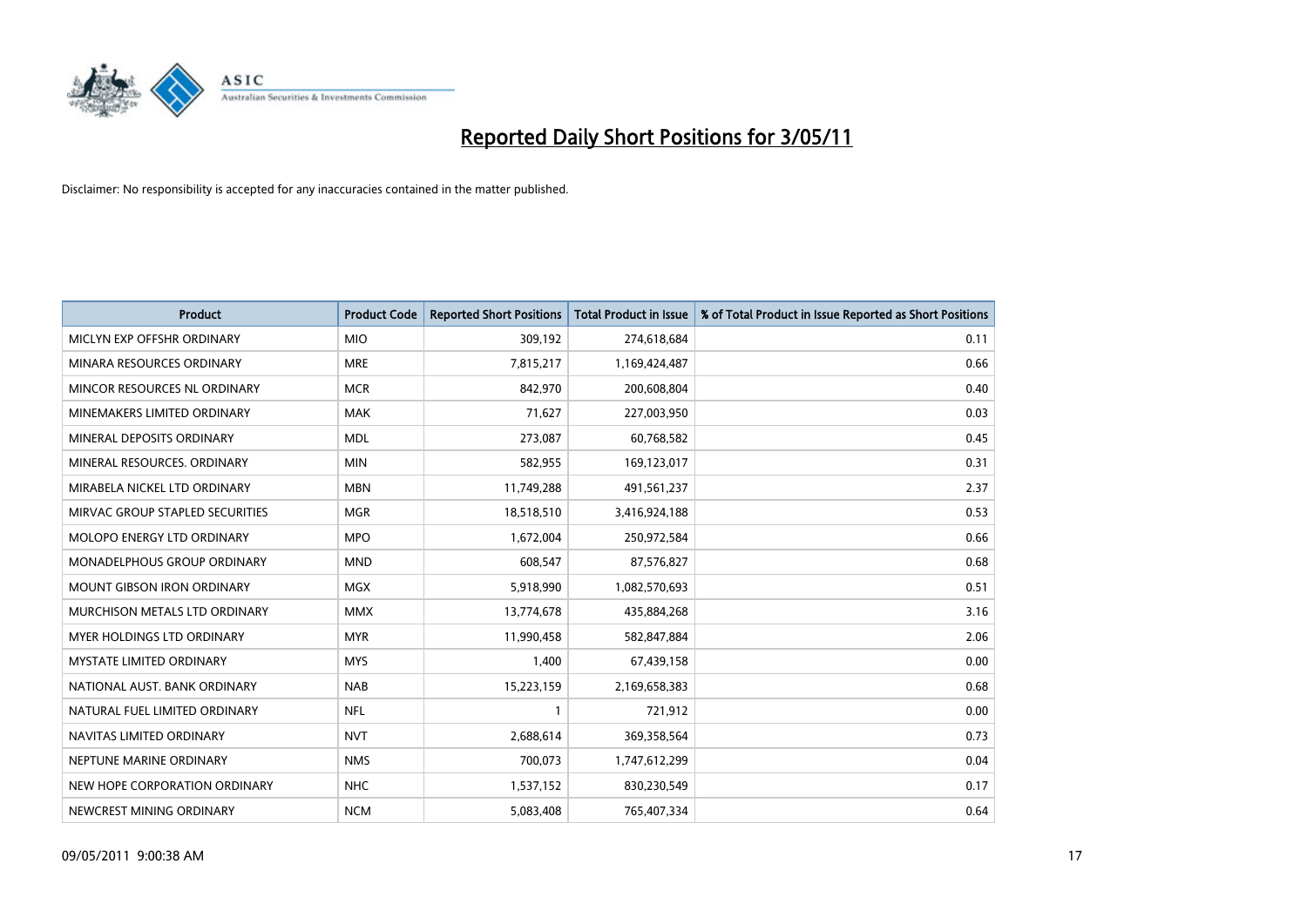

| <b>Product</b>                        | <b>Product Code</b> | <b>Reported Short Positions</b> | Total Product in Issue | % of Total Product in Issue Reported as Short Positions |
|---------------------------------------|---------------------|---------------------------------|------------------------|---------------------------------------------------------|
| NEWS CORP A NON-VOTING CDI            | <b>NWSLV</b>        | 611,983                         | 1,829,745,732          | 0.02                                                    |
| NEWS CORP B VOTING CDI                | <b>NWS</b>          | 2,602,138                       | 798,520,953            | 0.32                                                    |
| NEXBIS LIMITED ORDINARY               | <b>NBS</b>          | 63,733                          | 798,356,704            | 0.01                                                    |
| NEXUS ENERGY LIMITED ORDINARY         | <b>NXS</b>          | 25,985,048                      | 1,162,462,245          | 2.21                                                    |
| NIB HOLDINGS LIMITED ORDINARY         | <b>NHF</b>          | 301,752                         | 466,765,752            | 0.06                                                    |
| NICK SCALI LIMITED ORDINARY           | <b>NCK</b>          | 39,246                          | 81,000,000             | 0.04                                                    |
| NIDO PETROLEUM ORDINARY               | <b>NDO</b>          | 1,522,855                       | 1,373,822,119          | 0.10                                                    |
| NKWE PLATINUM 10C US COMMON           | <b>NKP</b>          | 240,581                         | 559,651,184            | 0.05                                                    |
| NOBLE MINERAL RES ORDINARY            | <b>NMG</b>          | 889,192                         | 382,478,108            | 0.23                                                    |
| NORTH AUSTRALIAN LTD ORDINARY         | <b>NAD</b>          |                                 | 116,712,206            | 0.00                                                    |
| NORTHERN CREST ORDINARY               | <b>NOC</b>          | 24,345                          | 133,484,723            | 0.02                                                    |
| NORTHERN IRON LTD ORDINARY            | <b>NFE</b>          | 1,245,688                       | 336,084,863            | 0.36                                                    |
| NORTHERN MIN LTD ORDINARY             | <b>NTU</b>          | 38,946                          | 164,545,022            | 0.02                                                    |
| NRW HOLDINGS LIMITED ORDINARY         | <b>NWH</b>          | 513,555                         | 276,770,445            | 0.17                                                    |
| NSL CONSOLIDATED LTD ORDINARY         | <b>NSL</b>          | 101,269                         | 270,661,373            | 0.03                                                    |
| NUFARM LIMITED ORDINARY               | <b>NUF</b>          | 6,123,356                       | 261,833,005            | 2.32                                                    |
| OAKTON LIMITED ORDINARY               | <b>OKN</b>          | 766,784                         | 93,800,235             | 0.82                                                    |
| OCEANAGOLD CORP. CHESS DEPOSITARY INT | <b>OGC</b>          | 1,059,141                       | 262,180,388            | 0.41                                                    |
| OCEANIA CAPITAL LTD ORDINARY          | <b>OCP</b>          | 2,500                           | 91,921,295             | 0.00                                                    |
| OIL SEARCH LTD ORDINARY               | OSH                 | 11,447,258                      | 1,316,672,727          | 0.87                                                    |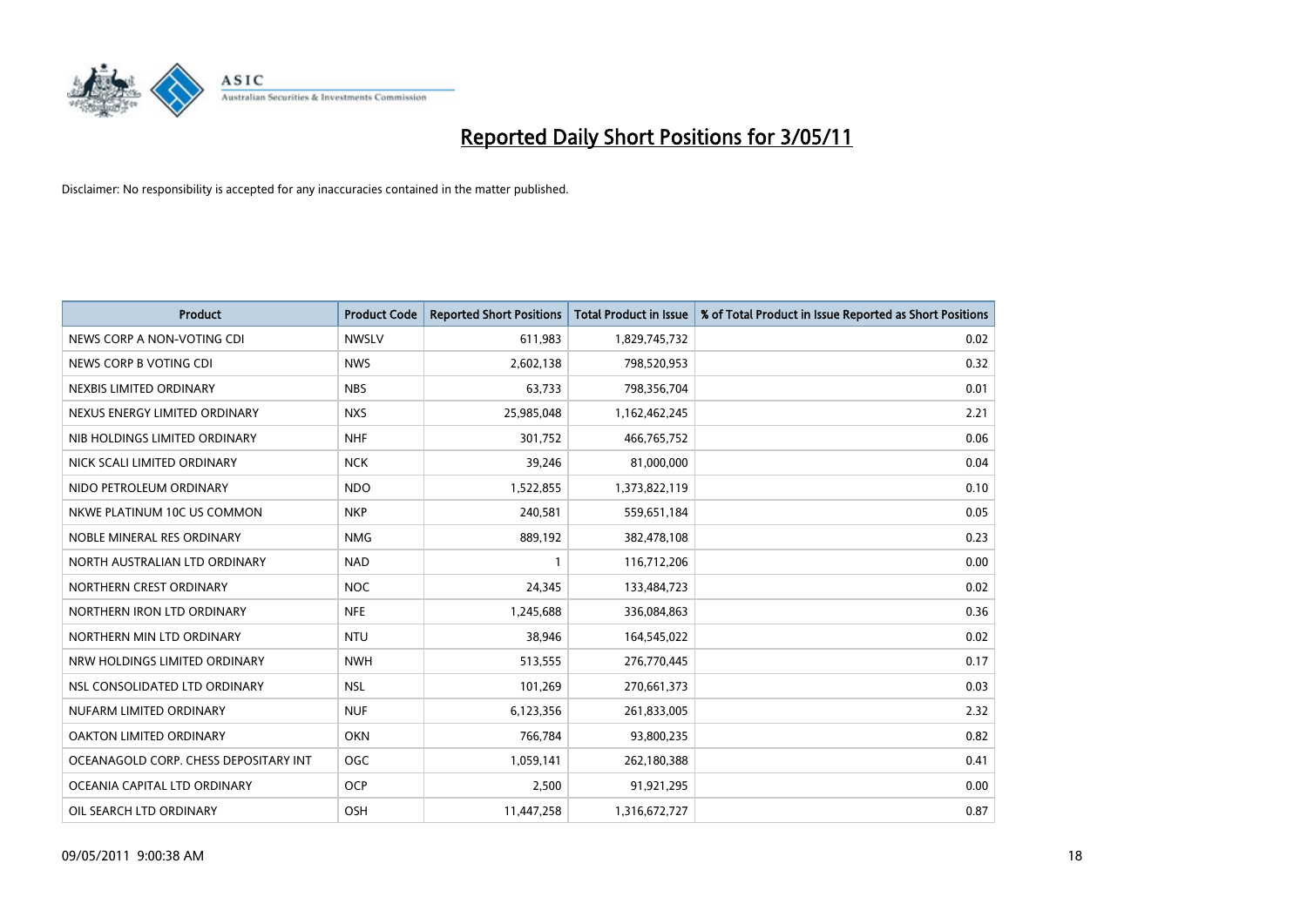

| <b>Product</b>                   | <b>Product Code</b> | <b>Reported Short Positions</b> | <b>Total Product in Issue</b> | % of Total Product in Issue Reported as Short Positions |
|----------------------------------|---------------------|---------------------------------|-------------------------------|---------------------------------------------------------|
| OILEX LTD ORDINARY               | <b>OEX</b>          | 55,881                          | 253,274,885                   | 0.02                                                    |
| OM HOLDINGS LIMITED ORDINARY     | <b>OMH</b>          | 6,905,557                       | 504,105,150                   | 1.38                                                    |
| <b>ONESTEEL LIMITED ORDINARY</b> | OST                 | 15,004,103                      | 1,338,106,652                 | 1.09                                                    |
| ORICA LIMITED ORDINARY           | ORI                 | 2,750,535                       | 363,223,767                   | 0.73                                                    |
| ORIGIN ENERGY ORDINARY           | <b>ORG</b>          | 3,062,705                       | 1,064,377,759                 | 0.26                                                    |
| OROCOBRE LIMITED ORDINARY        | <b>ORE</b>          | 70,821                          | 102,813,894                   | 0.07                                                    |
| OROTONGROUP LIMITED ORDINARY     | ORL                 | 22,526                          | 40,880,902                    | 0.05                                                    |
| OTTO ENERGY LIMITED ORDINARY     | <b>OEL</b>          | 109,204                         | 1,134,540,071                 | 0.01                                                    |
| OZ MINERALS ORDINARY             | OZL                 | 19,053,556                      | 3,238,546,504                 | 0.57                                                    |
| <b>PACIFIC BRANDS ORDINARY</b>   | <b>PBG</b>          | 8,602,362                       | 931,386,248                   | 0.93                                                    |
| PALADIN ENERGY LTD ORDINARY      | <b>PDN</b>          | 12,059,806                      | 777,698,217                   | 1.52                                                    |
| PANAUST LIMITED ORDINARY         | <b>PNA</b>          | 20,604,662                      | 2,965,008,426                 | 0.68                                                    |
| PANORAMIC RESOURCES ORDINARY     | PAN                 | 698,595                         | 207,050,710                   | 0.33                                                    |
| PAPERLINX LIMITED ORDINARY       | <b>PPX</b>          | 19,182,519                      | 603,580,761                   | 3.18                                                    |
| PAPILLON RES LTD ORDINARY        | PIR                 | 115,942                         | 190,702,855                   | 0.06                                                    |
| PATTIES FOODS LTD ORDINARY       | PFL                 |                                 | 138,989,223                   | 0.00                                                    |
| PEET LIMITED ORDINARY            | <b>PPC</b>          | 98,388                          | 303,854,244                   | 0.03                                                    |
| PENINSULA ENERGY LTD ORDINARY    | <b>PEN</b>          | 485,000                         | 2,087,215,700                 | 0.02                                                    |
| PERILYA LIMITED ORDINARY         | PEM                 | 403,971                         | 526,075,563                   | 0.08                                                    |
| PERPETUAL LIMITED ORDINARY       | PPT                 | 2,331,769                       | 44,669,352                    | 5.23                                                    |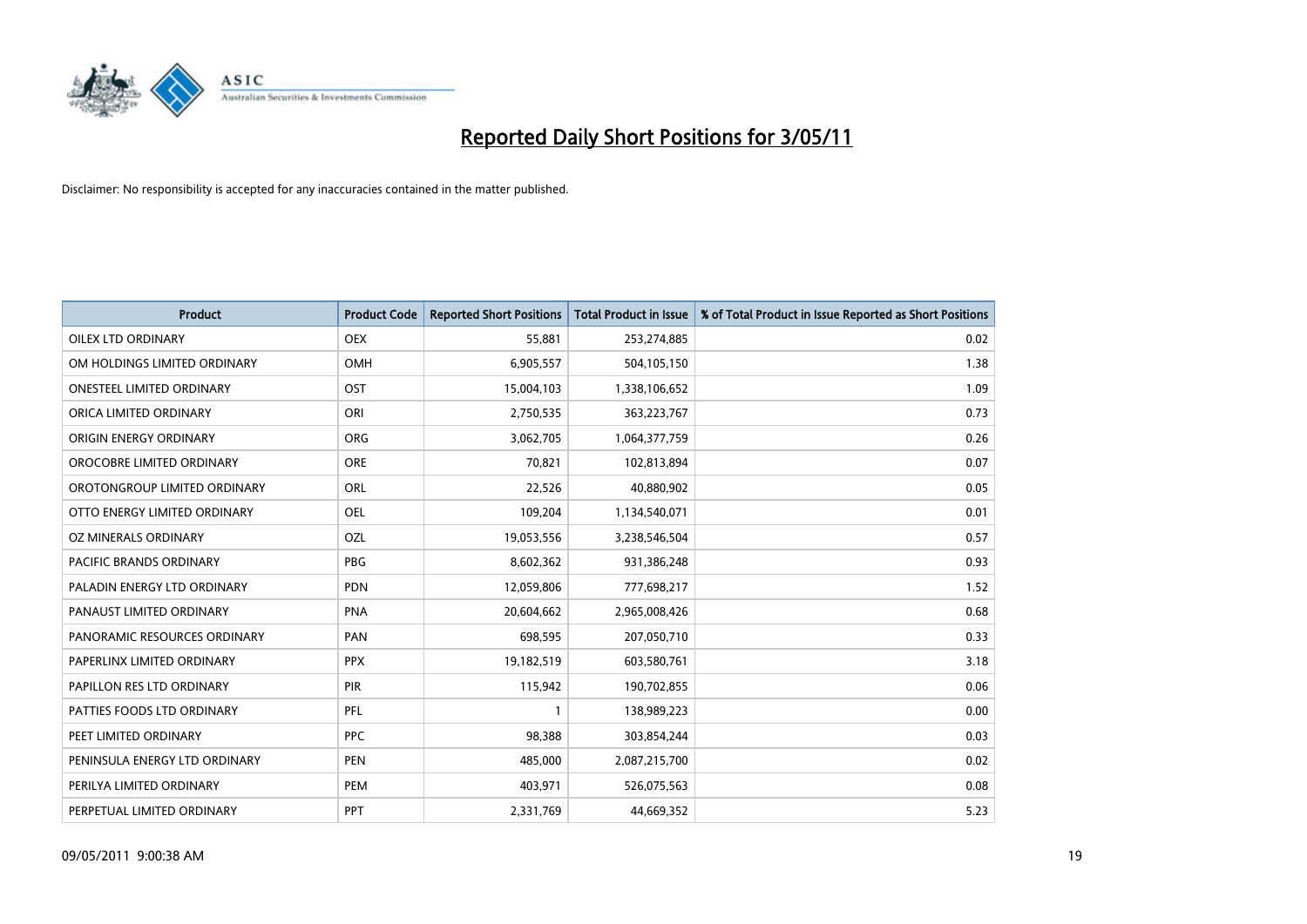

| <b>Product</b>                       | <b>Product Code</b> | <b>Reported Short Positions</b> | Total Product in Issue | % of Total Product in Issue Reported as Short Positions |
|--------------------------------------|---------------------|---------------------------------|------------------------|---------------------------------------------------------|
| PERSEUS MINING LTD ORDINARY          | PRU                 | 4,023,905                       | 424,017,088            | 0.93                                                    |
| PETSEC ENERGY ORDINARY               | PSA                 | 223,332                         | 231,283,622            | 0.10                                                    |
| PHARMAXIS LTD ORDINARY               | <b>PXS</b>          | 995,374                         | 228,290,309            | 0.43                                                    |
| PHOTON GROUP LTD ORDINARY            | PGA                 | 250,510                         | 1,540,886,866          | 0.02                                                    |
| PLATINUM ASSET ORDINARY              | <b>PTM</b>          | 6,861,962                       | 561,347,878            | 1.21                                                    |
| PLATINUM AUSTRALIA ORDINARY          | <b>PLA</b>          | 4,810,139                       | 392,430,039            | 1.23                                                    |
| PLATINUM CAPITAL LTD ORDINARY        | <b>PMC</b>          |                                 | 164,959,410            | 0.00                                                    |
| PMP LIMITED ORDINARY                 | <b>PMP</b>          | 41,952                          | 335,338,483            | 0.01                                                    |
| PORT BOUVARD LIMITED ORDINARY        | PBD                 | 6,754                           | 593,868,295            | 0.00                                                    |
| PRANA BIOTECHNOLOGY ORDINARY         | PBT                 | 404,000                         | 269,292,203            | 0.15                                                    |
| PREMIER INVESTMENTS ORDINARY         | <b>PMV</b>          | 414,867                         | 155,062,831            | 0.26                                                    |
| PRIMA BIOMED LTD ORDINARY            | <b>PRR</b>          | 198,911                         | 807,879,434            | 0.02                                                    |
| PRIMARY HEALTH CARE ORDINARY         | PRY                 | 8,605,383                       | 497,349,803            | 1.72                                                    |
| PRIME INFR GROUP. STAPLED SECURITIES | PIH                 | 308,735                         | 351,776,795            | 0.09                                                    |
| PRIME MEDIA GRP LTD ORDINARY         | <b>PRT</b>          | 14,825                          | 366,330,303            | 0.00                                                    |
| PROGEN PHARMACEUTIC ORDINARY         | PGL                 | 151,596                         | 24,709,097             | 0.61                                                    |
| PROGRAMMED ORDINARY                  | <b>PRG</b>          | 374,152                         | 118,169,908            | 0.31                                                    |
| PSIVIDA CORP CDI 1:1                 | <b>PVA</b>          | 6,878                           | 8,896,217              | 0.08                                                    |
| <b>QANTAS AIRWAYS ORDINARY</b>       | QAN                 | 36,136,606                      | 2,265,123,620          | 1.60                                                    |
| <b>QBE INSURANCE GROUP ORDINARY</b>  | OBE                 | 20,272,803                      | 1,092,653,182          | 1.84                                                    |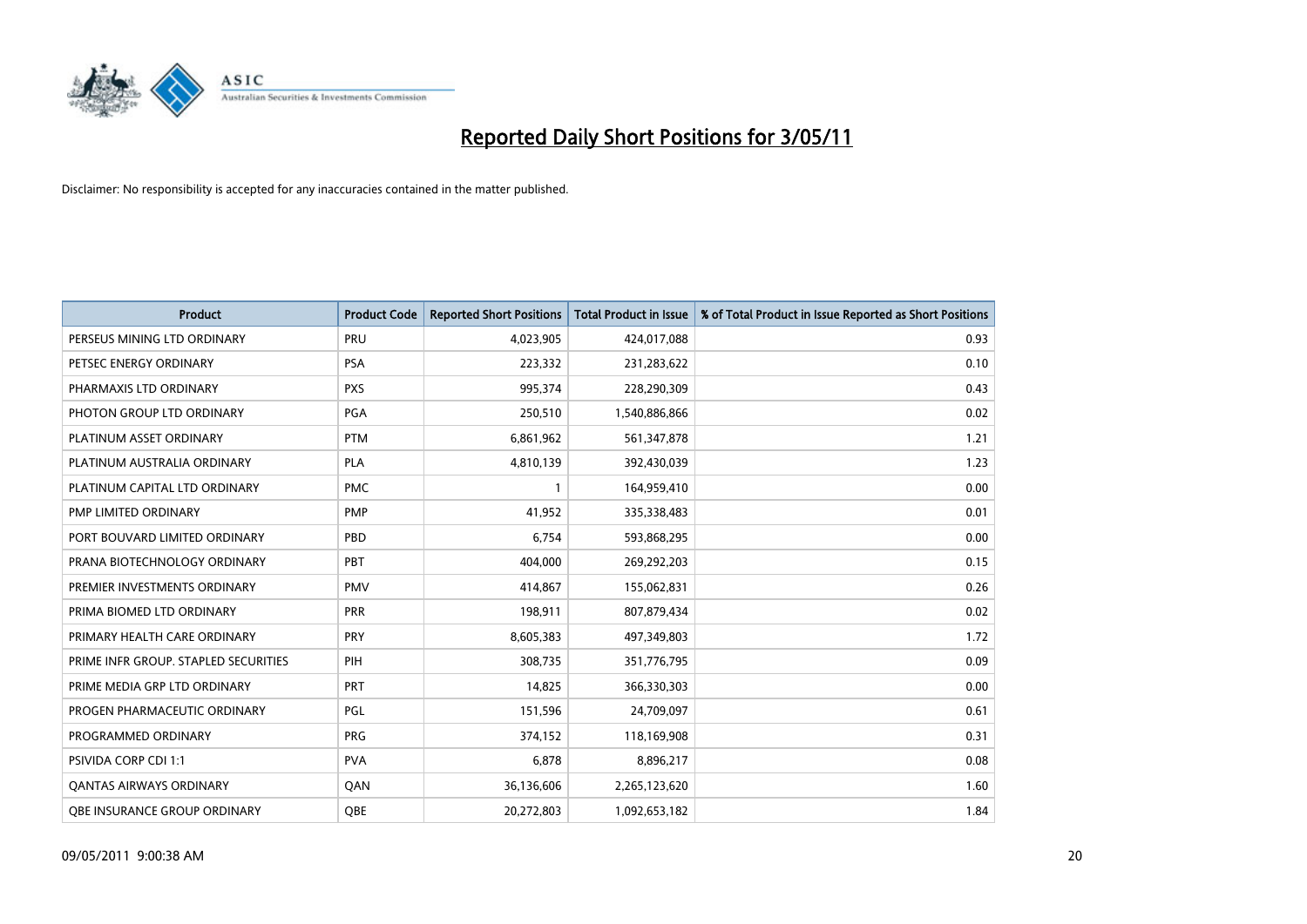

| <b>Product</b>                       | <b>Product Code</b> | <b>Reported Short Positions</b> | Total Product in Issue | % of Total Product in Issue Reported as Short Positions |
|--------------------------------------|---------------------|---------------------------------|------------------------|---------------------------------------------------------|
| OR NATIONAL LIMITED ORDINARY         | <b>ORN</b>          | 32,174,894                      | 2,440,000,000          | 1.33                                                    |
| <b>QUBE LOGISTICS ORDINARY UNITS</b> | <b>OUB</b>          | 18,384,721                      | 610,839,329            | 3.01                                                    |
| RAMELIUS RESOURCES ORDINARY          | <b>RMS</b>          | 54,127                          | 291,658,795            | 0.01                                                    |
| RAMSAY HEALTH CARE ORDINARY          | <b>RHC</b>          | 1,623,209                       | 202,081,252            | 0.81                                                    |
| <b>RCR TOMLINSON ORDINARY</b>        | <b>RCR</b>          | 68.067                          | 131,897,672            | 0.05                                                    |
| <b>REA GROUP ORDINARY</b>            | <b>REA</b>          | 37,059                          | 130,401,680            | 0.02                                                    |
| <b>RECKON LIMITED ORDINARY</b>       | <b>RKN</b>          | 2                               | 133,384,060            | 0.00                                                    |
| <b>RED 5 LIMITED ORDINARY</b>        | <b>RED</b>          | 6,638                           | 1,283,597,526          | 0.00                                                    |
| RED FORK ENERGY ORDINARY             | <b>RFE</b>          | 265,514                         | 160,035,000            | 0.16                                                    |
| <b>REED RESOURCES LTD ORDINARY</b>   | <b>RDR</b>          | 325,090                         | 262,237,201            | 0.12                                                    |
| <b>REGIS RESOURCES ORDINARY</b>      | <b>RRL</b>          | 2,470,575                       | 431,217,041            | 0.57                                                    |
| RESMED INC CDI 10:1                  | <b>RMD</b>          | 9,976,965                       | 1,534,676,730          | 0.65                                                    |
| <b>RESOLUTE MINING ORDINARY</b>      | <b>RSG</b>          | 6,451,274                       | 467,618,520            | 1.37                                                    |
| RESOURCE AND INVEST. ORDINARY        | <b>RNI</b>          | 19,400                          | 124,579,308            | 0.02                                                    |
| <b>RESOURCE GENERATION ORDINARY</b>  | <b>RES</b>          | 272,446                         | 250,200,530            | 0.11                                                    |
| <b>RETAIL FOOD GROUP ORDINARY</b>    | <b>RFG</b>          | 356                             | 107,788,918            | 0.00                                                    |
| REVERSE CORP LIMITED ORDINARY        | <b>REF</b>          | 25,141                          | 92,382,175             | 0.03                                                    |
| REX MINERALS LIMITED ORDINARY        | <b>RXM</b>          | 212,117                         | 151,438,879            | 0.13                                                    |
| <b>RHG LIMITED ORDINARY</b>          | <b>RHG</b>          | 70,656                          | 318,745,978            | 0.01                                                    |
| <b>RIDLEY CORPORATION ORDINARY</b>   | <b>RIC</b>          | 808,517                         | 307,817,071            | 0.27                                                    |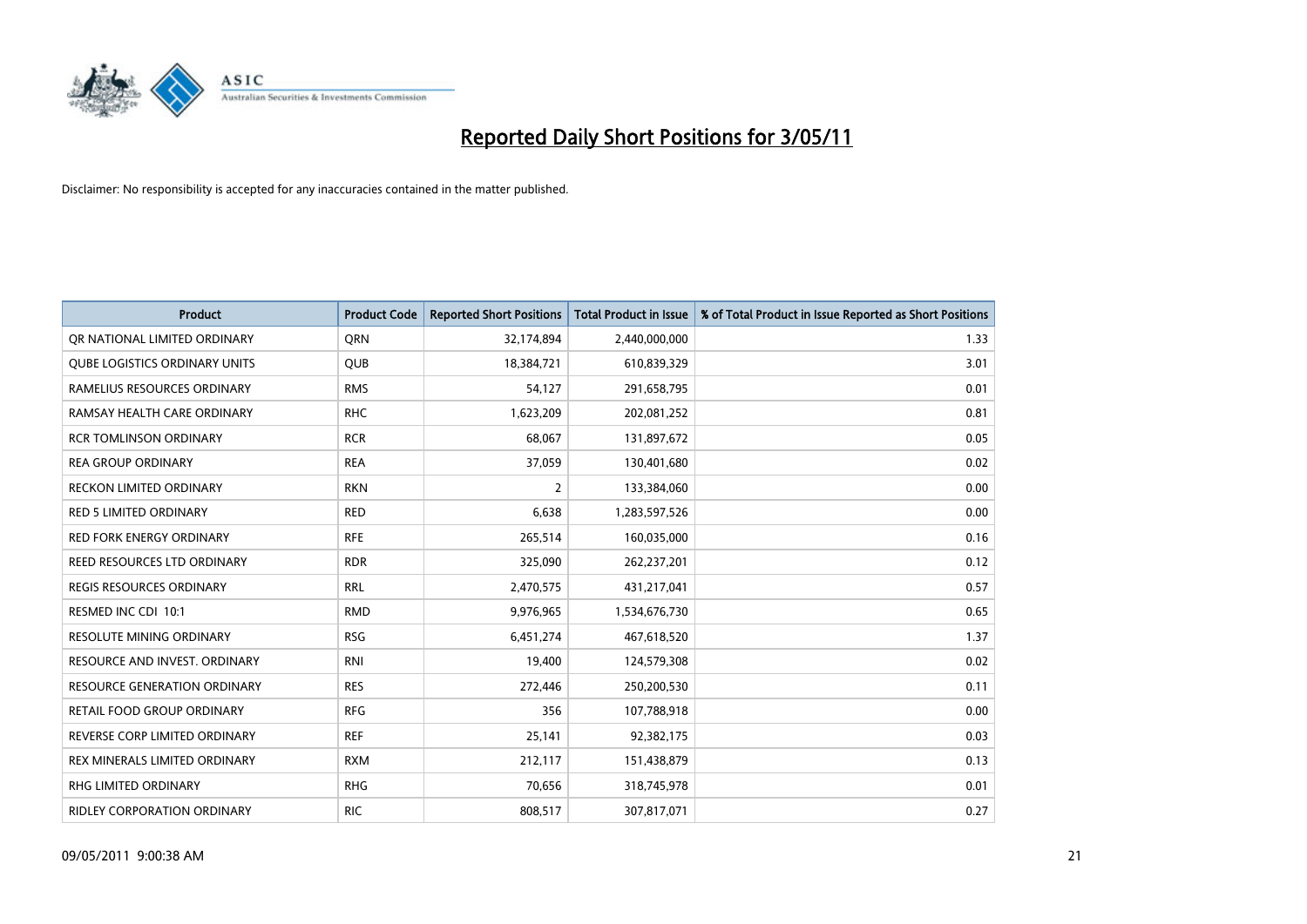

| <b>Product</b>                    | <b>Product Code</b> | <b>Reported Short Positions</b> | <b>Total Product in Issue</b> | % of Total Product in Issue Reported as Short Positions |
|-----------------------------------|---------------------|---------------------------------|-------------------------------|---------------------------------------------------------|
| RIO TINTO LIMITED ORDINARY        | <b>RIO</b>          | 16,310,582                      | 435,758,720                   | 3.74                                                    |
| <b>RIVERCITY MOTORWAY STAPLED</b> | <b>RCY</b>          | 132,000                         | 957,010,115                   | 0.01                                                    |
| RIVERSDALE MINING ORDINARY        | <b>RIV</b>          | 103,672                         | 244,431,186                   | 0.04                                                    |
| ROBUST RESOURCES ORDINARY         | <b>ROL</b>          | 1,138,694                       | 84,944,097                    | 1.34                                                    |
| ROC OIL COMPANY ORDINARY          | <b>ROC</b>          | 6,182,598                       | 713,154,560                   | 0.85                                                    |
| <b>RP DATA LTD ORDINARY</b>       | <b>RPX</b>          | 33,246                          | 149,246,421                   | 0.02                                                    |
| SAI GLOBAL LIMITED ORDINARY       | SAI                 | 168,571                         | 199,552,155                   | 0.08                                                    |
| SALMAT LIMITED ORDINARY           | <b>SLM</b>          | 144,481                         | 159,767,799                   | 0.09                                                    |
| SAMSON OIL & GAS LTD ORDINARY     | SSN                 | 3,405,860                       | 1,726,580,909                 | 0.19                                                    |
| SANDFIRE RESOURCES ORDINARY       | <b>SFR</b>          | 971,939                         | 148,384,969                   | 0.64                                                    |
| <b>SANTOS LTD ORDINARY</b>        | <b>STO</b>          | 6,926,900                       | 877,955,664                   | 0.76                                                    |
| SARACEN MINERAL ORDINARY          | SAR                 | 854,511                         | 492,151,415                   | 0.16                                                    |
| SEDGMAN LIMITED ORDINARY          | SDM                 | 390,335                         | 209,752,689                   | 0.18                                                    |
| SEEK LIMITED ORDINARY             | <b>SEK</b>          | 8,985,154                       | 336,584,488                   | 2.68                                                    |
| SENETAS CORPORATION ORDINARY      | <b>SEN</b>          | 756,999                         | 463,105,195                   | 0.16                                                    |
| SENEX ENERGY LIMITED ORDINARY     | SXY                 | 84,202                          | 744,320,231                   | 0.01                                                    |
| SERVCORP LIMITED ORDINARY         | SRV                 | 74,208                          | 98,440,807                    | 0.07                                                    |
| SERVICE STREAM ORDINARY           | <b>SSM</b>          | 430,177                         | 283,418,867                   | 0.15                                                    |
| SEVEN GROUP HOLDINGS ORDINARY     | <b>SVW</b>          | 864,688                         | 305,910,281                   | 0.26                                                    |
| SEVEN WEST MEDIA LTD ORDINARY     | <b>SWM</b>          | 4,127,943                       | 610,327,899                   | 0.67                                                    |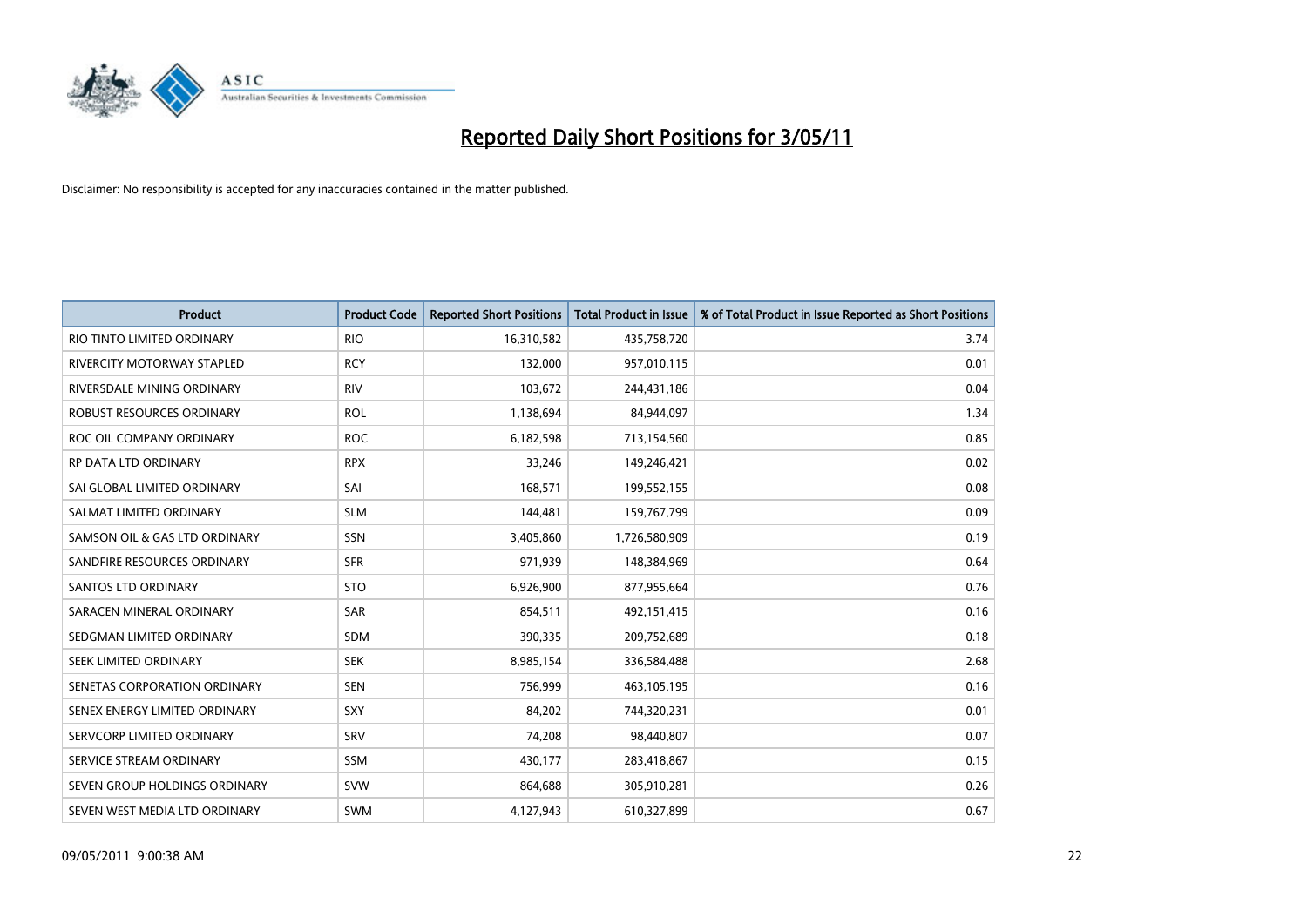

| <b>Product</b>                           | <b>Product Code</b> | <b>Reported Short Positions</b> | <b>Total Product in Issue</b> | % of Total Product in Issue Reported as Short Positions |
|------------------------------------------|---------------------|---------------------------------|-------------------------------|---------------------------------------------------------|
| SIGMA PHARMACEUTICAL ORDINARY            | SIP                 | 18,187,816                      | 1,178,626,572                 | 1.52                                                    |
| SIHAYO GOLD LIMITED ORDINARY             | <b>SIH</b>          | 886,474                         | 693,986,646                   | 0.13                                                    |
| SILEX SYSTEMS ORDINARY                   | <b>SLX</b>          | 406,065                         | 170,128,997                   | 0.23                                                    |
| SILVER LAKE RESOURCE ORDINARY            | <b>SLR</b>          | 67,869                          | 178,882,838                   | 0.03                                                    |
| SIMS METAL MGMT LTD ORDINARY             | SGM                 | 3,900,215                       | 205,393,914                   | 1.87                                                    |
| SINGAPORE TELECOMM. CHESS DEPOSITARY INT | SGT                 | 5,235,448                       | 276,569,442                   | 1.87                                                    |
| SKILLED GROUP LTD ORDINARY               | <b>SKE</b>          | 52.090                          | 232,963,526                   | 0.01                                                    |
| SKY CITY ENTERTAIN, ORDINARY             | <b>SKC</b>          | 114,200                         | 576,958,340                   | 0.02                                                    |
| SKY NETWORK ORDINARY                     | <b>SKT</b>          | 50,000                          | 389,139,785                   | 0.01                                                    |
| <b>SLATER &amp; GORDON ORDINARY</b>      | SGH                 | 5,842                           | 149,320,168                   | 0.00                                                    |
| SMS MANAGEMENT. ORDINARY                 | <b>SMX</b>          | 76,988                          | 67,661,358                    | 0.11                                                    |
| SONIC HEALTHCARE ORDINARY                | <b>SHL</b>          | 6,500,986                       | 388,429,875                   | 1.68                                                    |
| SOUL PATTINSON (W.H) ORDINARY            | SOL                 | 33,267                          | 238,640,580                   | 0.01                                                    |
| SOUTH BOULDER MINES ORDINARY             | <b>STB</b>          | 15,013                          | 86,115,688                    | 0.02                                                    |
| SP AUSNET STAPLED SECURITIES             | SPN                 | 5,278,025                       | 2,795,115,439                 | 0.18                                                    |
| SPARK INFRASTRUCTURE STAPLED NOTE & UNIT | SKI                 | 17,642,701                      | 1,326,734,264                 | 1.33                                                    |
| SPDR 200 FUND ETF UNITS                  | <b>STW</b>          | 8                               | 50,339,159                    | 0.00                                                    |
| SPECIALTY FASHION ORDINARY               | <b>SFH</b>          | 2,164,227                       | 191,686,122                   | 1.13                                                    |
| SPHERE MINERALS LTD ORDINARY             | <b>SPH</b>          | 1,991                           | 171,348,151                   | 0.00                                                    |
| SPOTLESS GROUP LTD ORDINARY              | SPT                 | 2,206,130                       | 262,766,725                   | 0.83                                                    |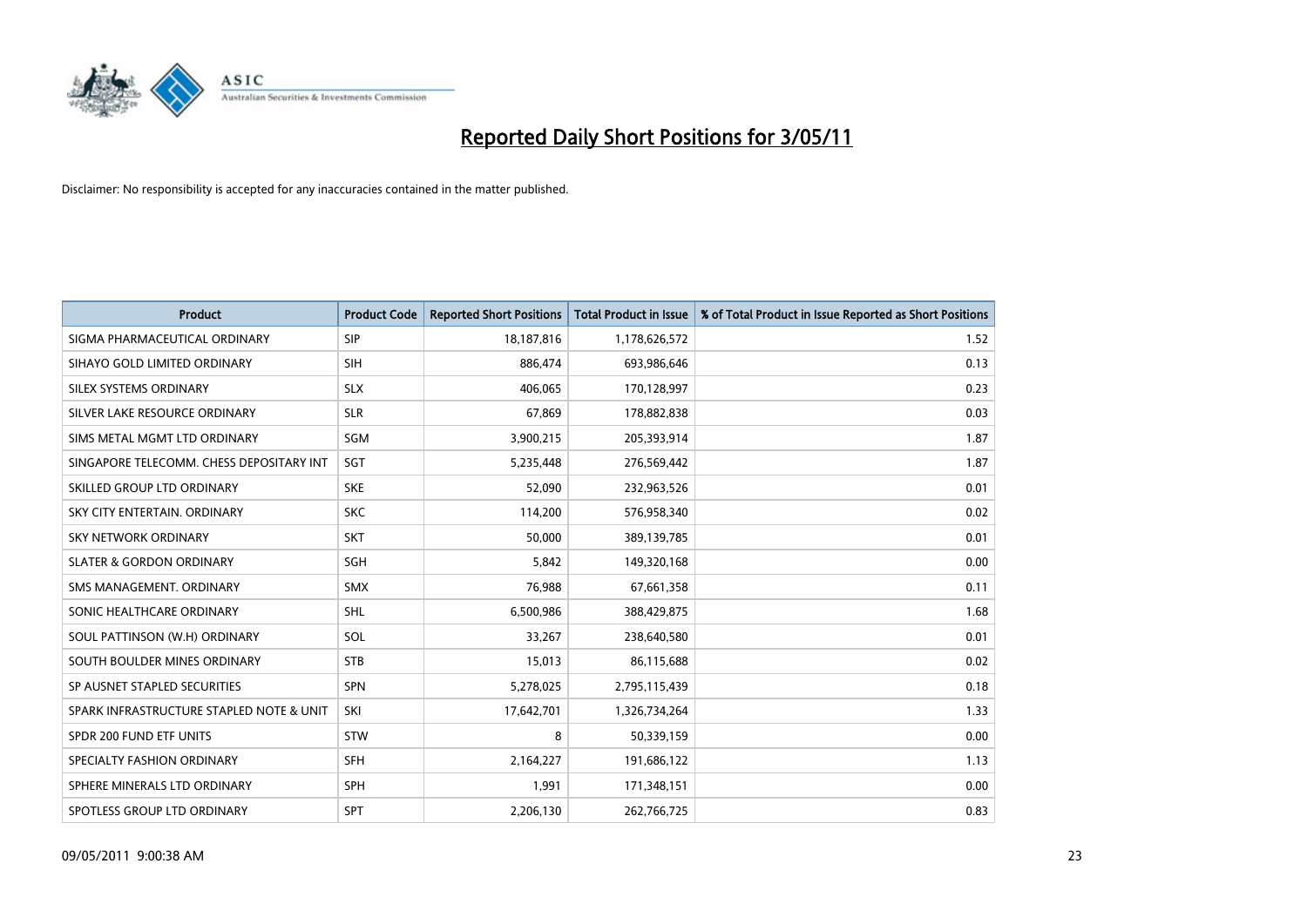

| <b>Product</b>                | <b>Product Code</b> | <b>Reported Short Positions</b> | <b>Total Product in Issue</b> | % of Total Product in Issue Reported as Short Positions |
|-------------------------------|---------------------|---------------------------------|-------------------------------|---------------------------------------------------------|
| ST BARBARA LIMITED ORDINARY   | <b>SBM</b>          | 3,671,959                       | 325,615,389                   | 1.12                                                    |
| STAGING CONNECTIONS ORDINARY  | <b>STG</b>          | 2,917,189                       | 78,317,726                    | 3.72                                                    |
| STANMORE COAL LTD ORDINARY    | <b>SMR</b>          | 73,240                          | 88,270,738                    | 0.08                                                    |
| STARPHARMA HOLDINGS ORDINARY  | SPL                 | 514,987                         | 247,402,721                   | 0.21                                                    |
| STH AMERICAN COR LTD ORDINARY | SAY                 | 9,200                           | 245,846,493                   | 0.00                                                    |
| STHN CROSS MEDIA ORDINARY     | <b>SXL</b>          | 5,313,120                       | 651,086,366                   | 0.80                                                    |
| STOCKLAND UNITS/ORD STAPLED   | SGP                 | 11,030,774                      | 2,383,036,717                 | 0.45                                                    |
| STRAITS RES LTD. ORDINARY     | SRO                 | 7,967,278                       | 324,355,749                   | 2.44                                                    |
| STW COMMUNICATIONS ORDINARY   | SGN                 | 253,879                         | 364,310,964                   | 0.07                                                    |
| SUNCORP GROUP LTD ORDINARY    | <b>SUN</b>          | 7,120,122                       | 1,286,600,980                 | 0.54                                                    |
| SUNDANCE RESOURCES ORDINARY   | <b>SDL</b>          | 31,118,654                      | 2,722,509,168                 | 1.14                                                    |
| SUNLAND GROUP LTD ORDINARY    | <b>SDG</b>          | 13,041                          | 224,881,794                   | 0.00                                                    |
| SUPER RET REP LTD ORDINARY    | SUL                 | 155,804                         | 130,018,739                   | 0.12                                                    |
| <b>SWICK MINING ORDINARY</b>  | <b>SWK</b>          | 1,548                           | 236,724,970                   | 0.00                                                    |
| SYMEX HOLDINGS ORDINARY       | SYM                 | 6,633                           | 142,481,091                   | 0.00                                                    |
| TABCORP HOLDINGS LTD ORDINARY | <b>TAH</b>          | 11,196,002                      | 688,019,737                   | 1.60                                                    |
| TALENT2 INTERNATION ORDINARY  | <b>TWO</b>          | 9,801                           | 142,434,450                   | 0.01                                                    |
| TALISMAN MINING ORDINARY      | <b>TLM</b>          | 3,079                           | 130,438,627                   | 0.00                                                    |
| TANAMI GOLD NL ORDINARY       | <b>TAM</b>          | 8,212                           | 260,997,677                   | 0.00                                                    |
| TAP OIL LIMITED ORDINARY      | <b>TAP</b>          | 826,632                         | 240,967,311                   | 0.34                                                    |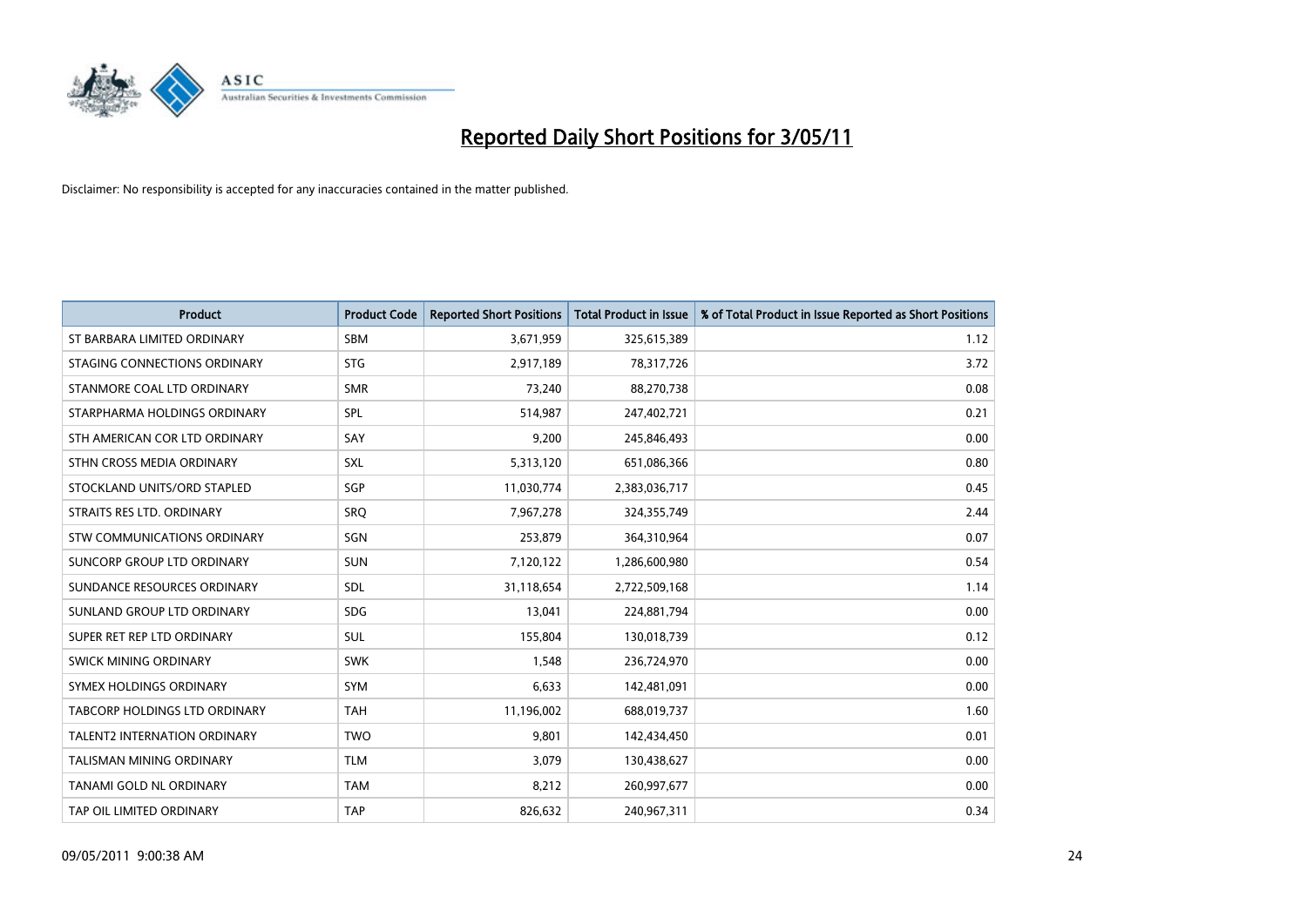

| <b>Product</b>                       | <b>Product Code</b> | <b>Reported Short Positions</b> | Total Product in Issue | % of Total Product in Issue Reported as Short Positions |
|--------------------------------------|---------------------|---------------------------------|------------------------|---------------------------------------------------------|
| <b>TARGET ENERGY ORDINARY</b>        | <b>TEX</b>          | 250,000                         | 249,471,966            | 0.10                                                    |
| TASSAL GROUP LIMITED ORDINARY        | <b>TGR</b>          | 54,877                          | 146,304,404            | 0.03                                                    |
| <b>TATTS GROUP LTD ORDINARY</b>      | <b>TTS</b>          | 14,524,170                      | 1,318,683,208          | 1.09                                                    |
| TELECOM CORPORATION ORDINARY         | <b>TEL</b>          | 20,259,263                      | 1,924,652,813          | 1.06                                                    |
| <b>TELSTRA CORPORATION, ORDINARY</b> | <b>TLS</b>          | 35,416,337                      | 12,443,074,357         | 0.28                                                    |
| TEN NETWORK HOLDINGS ORDINARY        | <b>TEN</b>          | 38,816,880                      | 1,045,236,720          | 3.69                                                    |
| TERANGA GOLD CORP CDI 1:1            | <b>TGZ</b>          | 225,633                         | 150,228,220            | 0.13                                                    |
| TFS CORPORATION LTD ORDINARY         | <b>TFC</b>          | 65,951                          | 275,789,494            | 0.02                                                    |
| THE REJECT SHOP ORDINARY             | <b>TRS</b>          | 589,866                         | 26,033,570             | 2.24                                                    |
| THOR MINING PLC CHESS DEPOSITARY     | <b>THR</b>          | 2,307                           | 222,489,120            | 0.00                                                    |
| THORN GROUP LIMITED ORDINARY         | <b>TGA</b>          | 2,361                           | 129,858,924            | 0.00                                                    |
| THUNDELARRA EXPLOR, ORDINARY         | <b>THX</b>          | 57,135                          | 153,578,927            | 0.04                                                    |
| <b>TIGER RESOURCES ORDINARY</b>      | <b>TGS</b>          | 250,049                         | 668,635,549            | 0.04                                                    |
| TIMBERCORP LIMITED ORDINARY          | <b>TIM</b>          | 90,074                          | 352,071,429            | 0.02                                                    |
| <b>TISHMAN SPEYER UNITS</b>          | <b>TSO</b>          | 88,214                          | 338,440,904            | 0.03                                                    |
| TNG LIMITED ORDINARY                 | <b>TNG</b>          | 4,321                           | 284,803,062            | 0.00                                                    |
| TOLL HOLDINGS LTD ORDINARY           | <b>TOL</b>          | 18,504,713                      | 710,128,531            | 2.60                                                    |
| TORO ENERGY LIMITED ORDINARY         | <b>TOE</b>          | 35,404                          | 964,936,676            | 0.00                                                    |
| <b>TOWER AUSTRALIA ORDINARY</b>      | <b>TAL</b>          | 390,095                         | 419,652,394            | 0.08                                                    |
| <b>TOWER LIMITED ORDINARY</b>        | <b>TWR</b>          | 690,119                         | 263,603,448            | 0.26                                                    |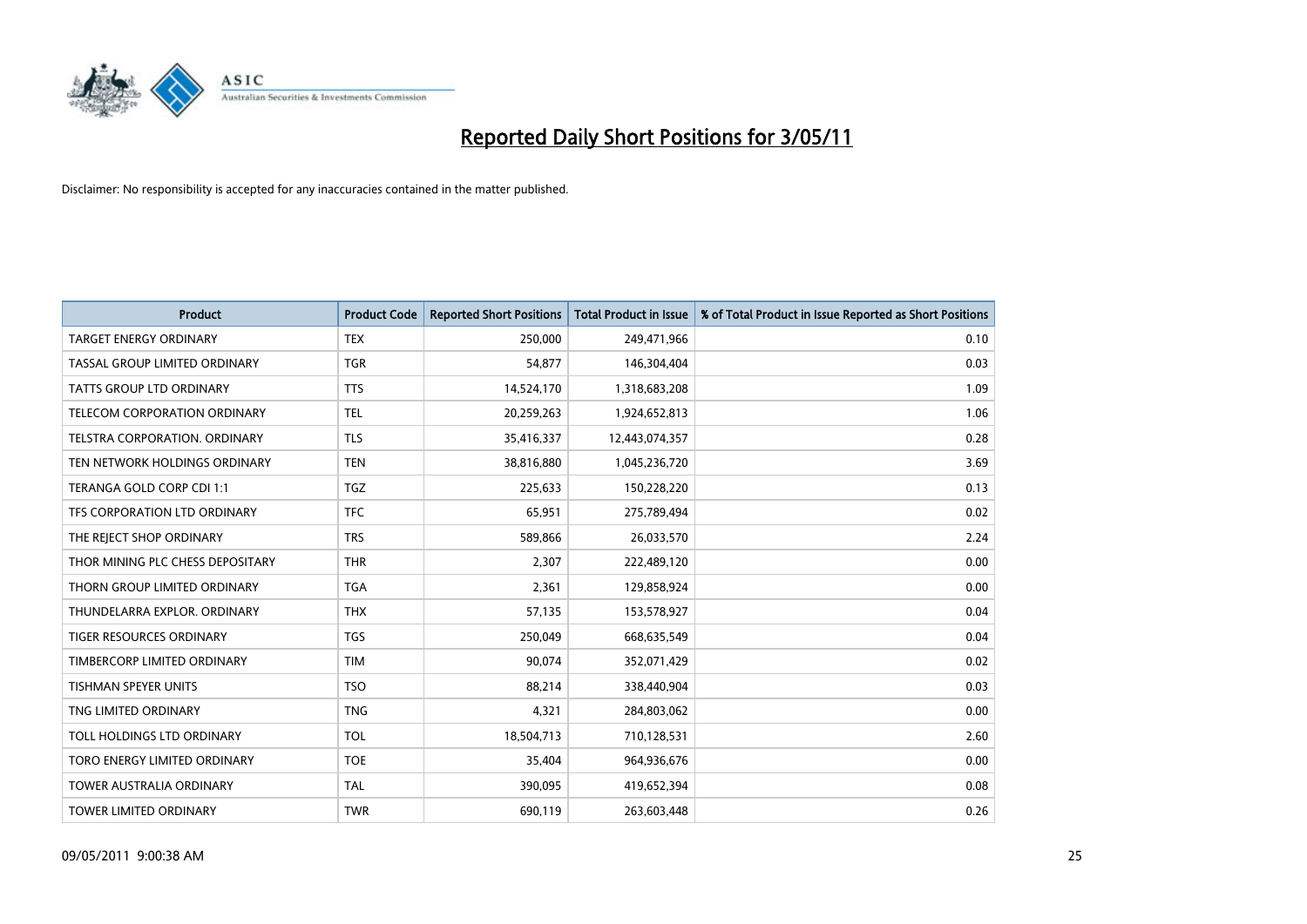

| <b>Product</b>                            | <b>Product Code</b> | <b>Reported Short Positions</b> | Total Product in Issue | % of Total Product in Issue Reported as Short Positions |
|-------------------------------------------|---------------------|---------------------------------|------------------------|---------------------------------------------------------|
| TOX FREE SOLUTIONS ORDINARY               | <b>TOX</b>          | 35.336                          | 92,290,500             | 0.03                                                    |
| TPG TELECOM LIMITED ORDINARY              | <b>TPM</b>          | 4,287,422                       | 775,522,421            | 0.55                                                    |
| TRANSFIELD SERV INFR STAPLED SECURITIES   | <b>TSI</b>          | 133,914                         | 438,756,421            | 0.03                                                    |
| TRANSFIELD SERVICES ORDINARY              | <b>TSE</b>          | 7,844,206                       | 549,715,957            | 1.44                                                    |
| TRANSPACIFIC INDUST, ORDINARY             | <b>TPI</b>          | 15,567,541                      | 960,638,735            | 1.60                                                    |
| TRANSURBAN GROUP TRIPLE STAPLED SEC.      | <b>TCL</b>          | 4,874,521                       | 1,443,543,731          | 0.32                                                    |
| TRINITY GROUP STAPLED SECURITIES          | <b>TCO</b>          | 3,419                           | 203,405,927            | 0.00                                                    |
| TROY RESOURCES NL ORDINARY                | <b>TRY</b>          | 41.629                          | 87,968,823             | 0.04                                                    |
| UGL LIMITED ORDINARY                      | UGL                 | 5,183,712                       | 166,047,171            | 3.11                                                    |
| UNILIFE CORPORATION CDI US PROHIBITED     | <b>UNS</b>          | 524,997                         | 273,245,765            | 0.18                                                    |
| UXC LIMITED ORDINARY                      | <b>UXC</b>          | 45,584                          | 305,789,718            | 0.01                                                    |
| VALAD PROPERTY GROUP STAPLED US PROHIBIT. | <b>VPG</b>          | 3,985,006                       | 115,108,116            | 3.46                                                    |
| <b>VDM GROUP LIMITED ORDINARY</b>         | <b>VMG</b>          | 11,116                          | 193,127,749            | 0.01                                                    |
| <b>VENTURE MINERALS ORDINARY</b>          | <b>VMS</b>          | 152,539                         | 220,943,592            | 0.06                                                    |
| <b>VIRGIN BLUE HOLDINGS ORDINARY</b>      | <b>VBA</b>          | 41,177,731                      | 2,210,197,600          | 1.86                                                    |
| <b>VISION GROUP HLDGS ORDINARY</b>        | <b>VGH</b>          | 78,000                          | 74,061,110             | 0.11                                                    |
| VITA GROUP LTD ORDINARY                   | <b>VTG</b>          | 75,190                          | 142,499,800            | 0.05                                                    |
| VITERRA INC CDI 1:1                       | <b>VTA</b>          | 3,828                           | 68,629,939             | 0.01                                                    |
| <b>VNGD AUS SHARES ETF UNITS</b>          | VAS                 | 88,700                          | 3,549,159              | 2.50                                                    |
| WATPAC LIMITED ORDINARY                   | <b>WTP</b>          | 43,121                          | 183,341,382            | 0.01                                                    |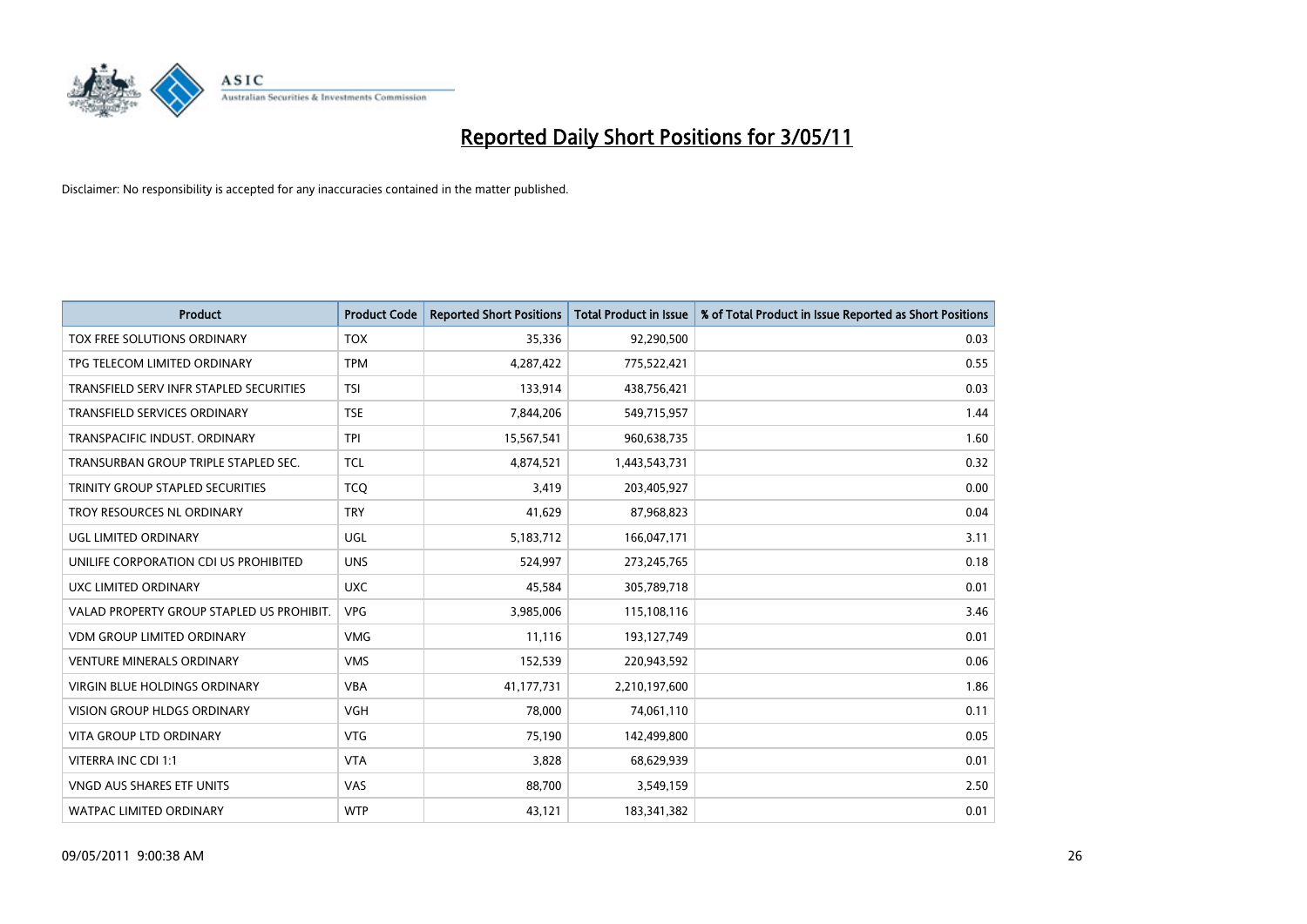

| <b>Product</b>                         | <b>Product Code</b> | <b>Reported Short Positions</b> | <b>Total Product in Issue</b> | % of Total Product in Issue Reported as Short Positions |
|----------------------------------------|---------------------|---------------------------------|-------------------------------|---------------------------------------------------------|
| <b>WDS LIMITED ORDINARY</b>            | <b>WDS</b>          | 701                             | 144,055,662                   | 0.00                                                    |
| <b>WEBJET LIMITED ORDINARY</b>         | <b>WEB</b>          | 407,207                         | 77,961,278                    | 0.52                                                    |
| WESFARMERS LIMITED ORDINARY            | <b>WES</b>          | 22,208,479                      | 1,005,197,704                 | 2.19                                                    |
| WESFARMERS LIMITED PARTIALLY PROTECTED | <b>WESN</b>         | 74,398                          | 151,874,458                   | 0.04                                                    |
| <b>WESTERN AREAS NL ORDINARY</b>       | <b>WSA</b>          | 7,527,130                       | 179,735,899                   | 4.18                                                    |
| WESTERN DESERT RES. ORDINARY           | <b>WDR</b>          | 948                             | 154,688,785                   | 0.00                                                    |
| WESTFIELD GROUP ORD/UNIT STAPLED SEC   | <b>WDC</b>          | 11,448,770                      | 2,308,988,539                 | 0.48                                                    |
| WESTFIELD RETAIL TST UNIT STAPLED      | <b>WRT</b>          | 26,292,456                      | 3,054,166,195                 | 0.87                                                    |
| <b>WESTPAC BANKING CORP ORDINARY</b>   | <b>WBC</b>          | 22,851,219                      | 3,009,477,848                 | 0.73                                                    |
| WHITE ENERGY COMPANY ORDINARY          | <b>WEC</b>          | 11,359,967                      | 316,104,241                   | 3.57                                                    |
| WHITEHAVEN COAL ORDINARY               | <b>WHC</b>          | 1,713,974                       | 493,800,069                   | 0.35                                                    |
| WHK GROUP LIMITED ORDINARY             | <b>WHG</b>          | 45,516                          | 265,142,652                   | 0.01                                                    |
| WILDHORSE ENERGY ORDINARY              | <b>WHE</b>          | 26,413                          | 227,117,335                   | 0.01                                                    |
| WINDIMURRA VANADIUM ORDINARY           | <b>WVL</b>          | 163,685                         | 154,278,674                   | 0.11                                                    |
| WOODSIDE PETROLEUM ORDINARY            | <b>WPL</b>          | 3,352,180                       | 793,229,820                   | 0.40                                                    |
| WOOLWORTHS LIMITED ORDINARY            | <b>WOW</b>          | 3,203,226                       | 1,212,915,484                 | 0.25                                                    |
| WORLEYPARSONS LTD ORDINARY             | <b>WOR</b>          | 4,734,557                       | 241,295,482                   | 1.92                                                    |
| WOTIF.COM HOLDINGS ORDINARY            | <b>WTF</b>          | 10,620,549                      | 210,980,444                   | 4.99                                                    |
| WPG RES LTD ORDINARY                   | <b>WPG</b>          | 139,112                         | 247,259,340                   | 0.06                                                    |
| YTC RESOURCES ORDINARY                 | <b>YTC</b>          | 56,715                          | 234,803,364                   | 0.02                                                    |